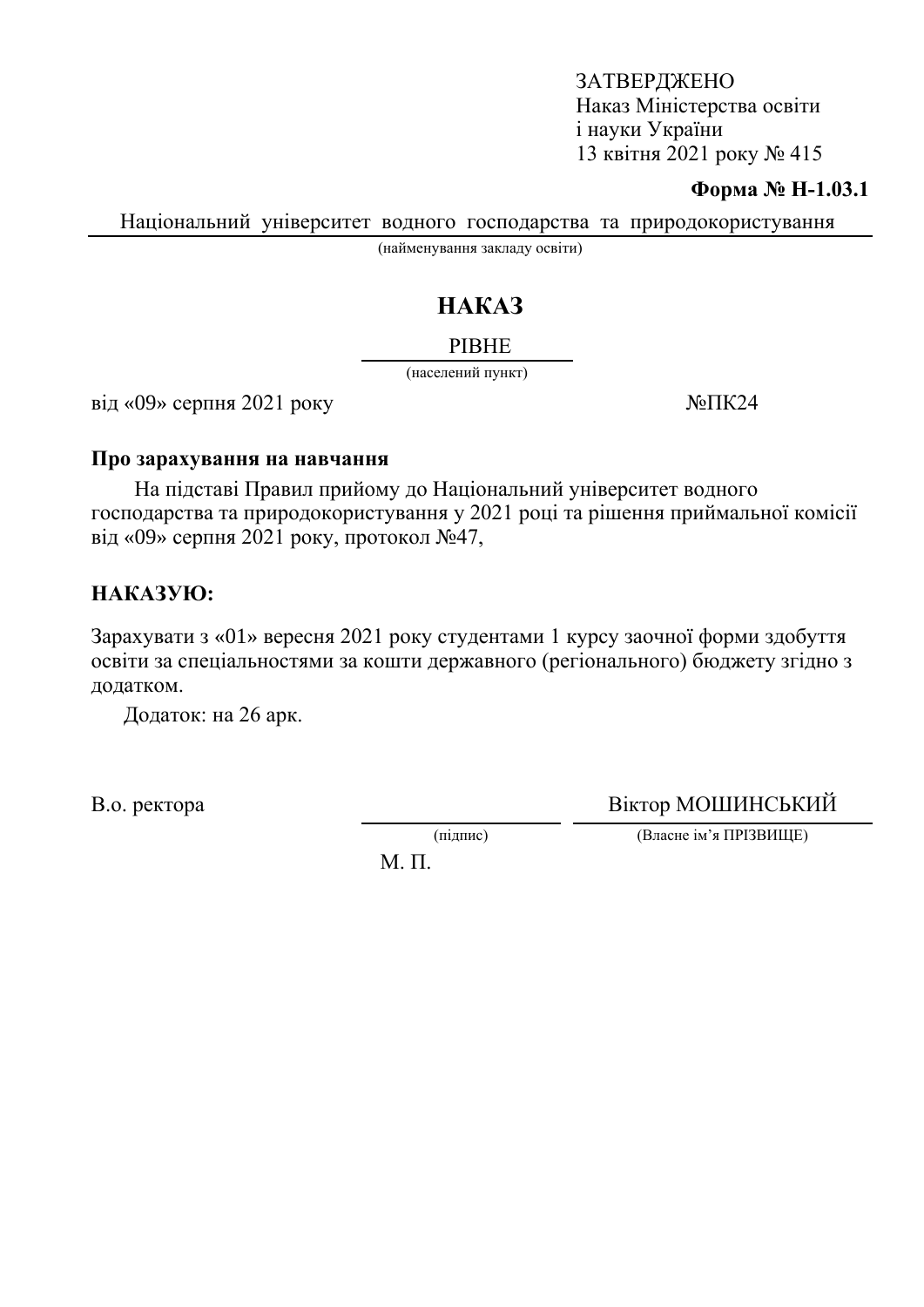# **Форма № Н-1.03.2**

|                      |                                  |                                                                       | Міністерство освіти і науки України |         |                               | Національний університет<br>водного господарства та<br>природокористування                                                                        | Додаток до наказу від «09» серпня 2021 року<br>$N0 \Pi K24$                                                                                                    |                                                                   |                |
|----------------------|----------------------------------|-----------------------------------------------------------------------|-------------------------------------|---------|-------------------------------|---------------------------------------------------------------------------------------------------------------------------------------------------|----------------------------------------------------------------------------------------------------------------------------------------------------------------|-------------------------------------------------------------------|----------------|
|                      |                                  |                                                                       | 014 Середня освіта/014.03 Історія   |         | Державна                      | Бакалавр                                                                                                                                          | Заочна                                                                                                                                                         | кошти державного<br>(регіонального) бюджету                       |                |
| $N$ <sup>o</sup> π/π | ЄДЕБО<br>$\mathbf{r}$<br>№ заяви | $\mathbf{m}$<br>пропозиції<br>едньо<br>сної<br>конкур<br>$\mathbf{D}$ | прізвище                            | ім'я    | по батькові (за<br>наявності) | номер, серія, дата видачі та<br>тип документа про освітній<br>(освітньо-кваліфікаційний)<br>рівень/ступінь, на основі<br>якого відбувається вступ | рік та номери<br>сертифікатів<br>зовнішнього<br>незалежного<br>оцінювання/<br>єдиного<br>вступного<br>іспиту/ єдиного<br>фахового<br>вступного<br>випробування | назва спеціалізацій.<br>освітніх програм в<br>межах спеціальності | конкурсний бал |
|                      | 10038030 885459                  |                                                                       | Дячук                               | Олексій | Васильович                    | 35888305 PB 27.06.2009<br>Атестат про повну загальну<br>середню освіту                                                                            |                                                                                                                                                                | Середня освіта<br>(icropi)                                        | 161,928        |
| $\overline{2}$       | 9870600 885459                   |                                                                       | Кіньшин                             | Антон   | Сергійович                    | 18107805 HP 21.06.2002<br>Атестат про повну загальну<br>середню освіту                                                                            |                                                                                                                                                                | Середня освіта<br>(історія)                                       | 159,380        |
| 3                    | 9872264 885459                   |                                                                       | Кіньшина                            | Юлія    | Володимирівна                 | 003401 OIIAB 20.06.1997<br>Атестат про повну загальну<br>середню освіту                                                                           |                                                                                                                                                                | Середня освіта<br>(історія)                                       | 165,776        |
| 4                    | 9873832 885459                   |                                                                       | Коровін                             | Віталій | Леонідович                    | 28634303 TM 30.06.2006<br>Атестат про повну загальну<br>середню освіту                                                                            |                                                                                                                                                                | Середня освіта<br>(історія)                                       | 159,900        |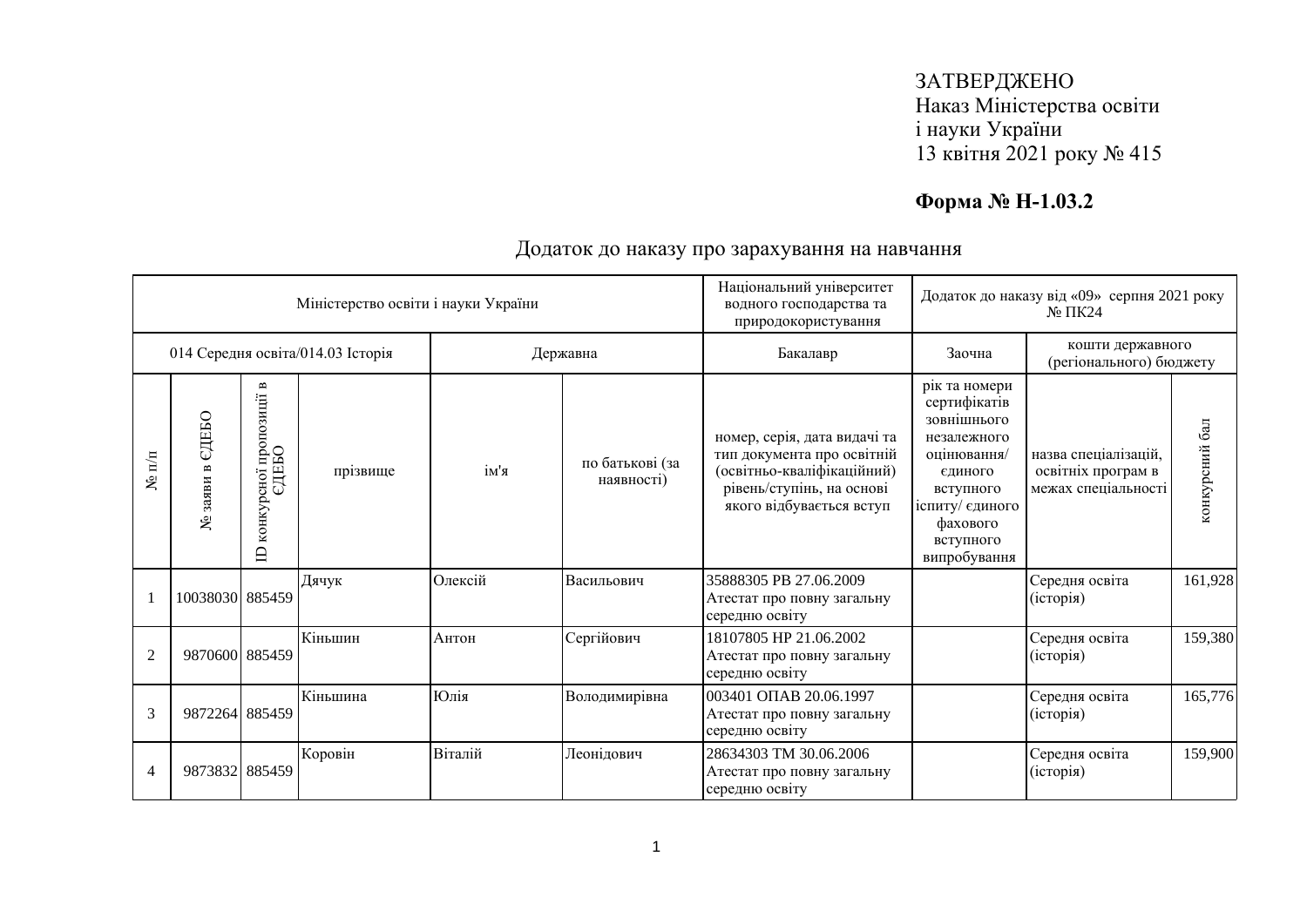|  | 987292918854591  | Миклашук | Роман  | <b>Володимирович</b> | 18446386 XM 22.06.2002<br>Атестат про повну загальну<br>середню освіту | Середня освіта<br>(icropi) | 160.368 |
|--|------------------|----------|--------|----------------------|------------------------------------------------------------------------|----------------------------|---------|
|  | 1003706418854591 | Петричук | l'apac | Михайлович           | 35983665 XM 26.06.2009<br>Атестат про повну загальну<br>середню освіту | Середня освіта<br>(1CTOD1) | 159.120 |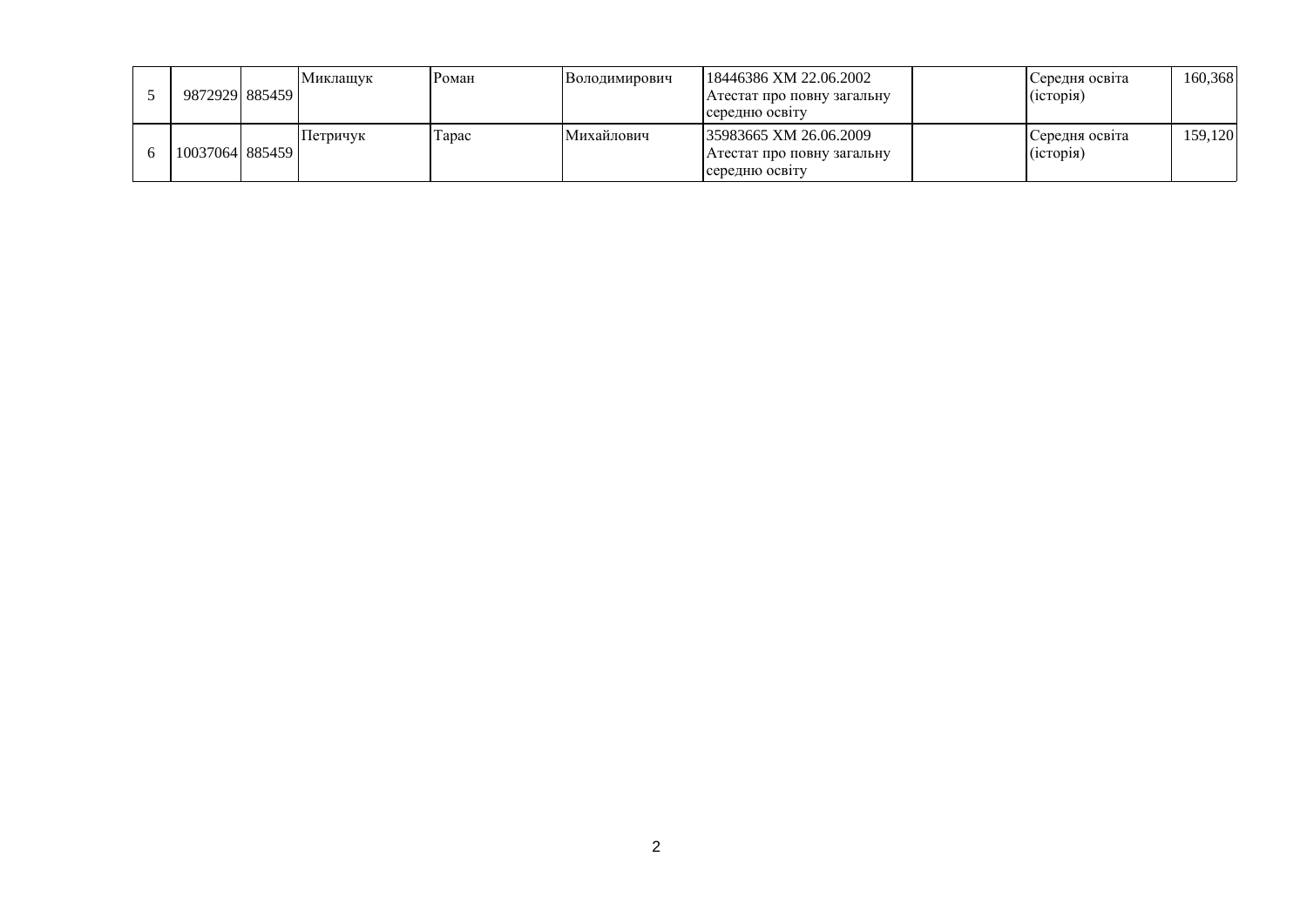# **Форма № Н-1.03.2**

|                   |                              |                                                 | Міністерство освіти і науки України |          |                               | Національний університет<br>водного господарства та<br>природокористування                                                                        | Додаток до наказу від «09» серпня 2021 року<br>$N2 \Pi K24$                                                                                                    |                                                                   |                               |
|-------------------|------------------------------|-------------------------------------------------|-------------------------------------|----------|-------------------------------|---------------------------------------------------------------------------------------------------------------------------------------------------|----------------------------------------------------------------------------------------------------------------------------------------------------------------|-------------------------------------------------------------------|-------------------------------|
|                   |                              | страхування                                     | 072 Фінанси, банківська справа та   | Державна |                               | Бакалавр                                                                                                                                          | Заочна                                                                                                                                                         | кошти державного<br>(регіонального) бюджету                       |                               |
| $\mathbf{m}$<br>۶ | едеью<br>3 <sub>2</sub><br>ৼ | ≃<br>осно1 пропозиції 1<br>ЄДЕБО<br>конкур<br>日 | прізвище                            | ім'я     | по батькові (за<br>наявності) | номер, серія, дата видачі та<br>тип документа про освітній<br>(освітньо-кваліфікаційний)<br>рівень/ступінь, на основі<br>якого відбувається вступ | рік та номери<br>сертифікатів<br>зовнишнього<br>незалежного<br>оцінювання/<br>єдиного<br>вступного<br>іспиту/ єдиного<br>фахового<br>вступного<br>випробування | назва спеціалізацій,<br>освітніх програм в<br>межах спеціальності | $\overline{6a}$<br>конкурсний |
|                   | 9699485 841063               |                                                 | Нечипоренко                         | Віталій  | Вікторович                    | 008477 ДВКС 27.06.2000<br>Диплом кваліфікованого<br>робітника                                                                                     |                                                                                                                                                                | Фінанси, банківська<br>справа та<br>страхування                   | 147,784                       |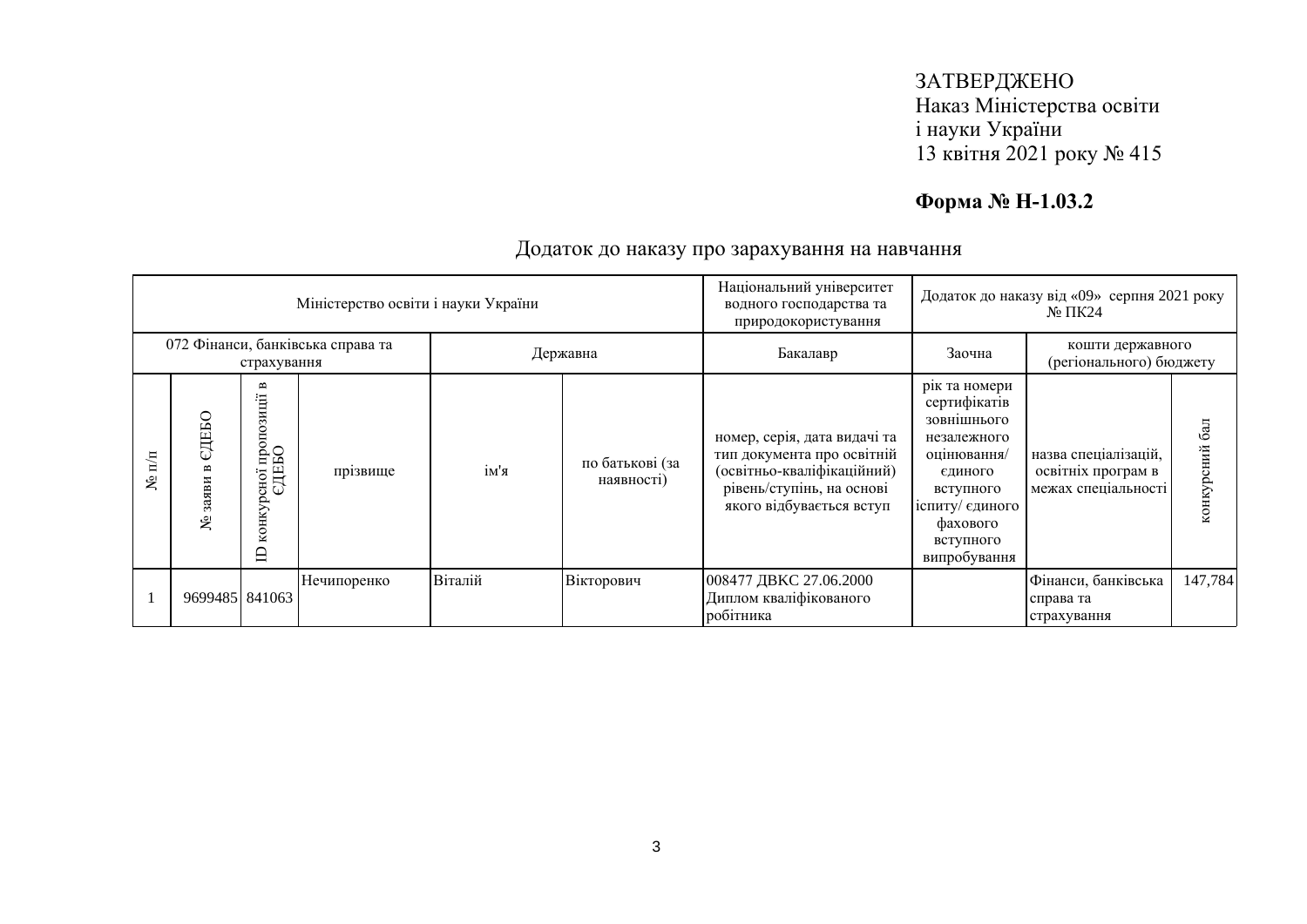# **Форма № Н-1.03.2**

|                            |                   |                                                                | Міністерство освіти і науки України |        |                               | Національний університет<br>Додаток до наказу від «09» серпня 2021 року<br>водного господарства та<br>$\mathbb{N}^{\circ}$ TIK24<br>природокористування |                                                                                                                                                                |                                                                   |                  |
|----------------------------|-------------------|----------------------------------------------------------------|-------------------------------------|--------|-------------------------------|---------------------------------------------------------------------------------------------------------------------------------------------------------|----------------------------------------------------------------------------------------------------------------------------------------------------------------|-------------------------------------------------------------------|------------------|
|                            |                   | 075 Маркетинг                                                  |                                     |        | Державна                      | Бакалавр                                                                                                                                                | Заочна                                                                                                                                                         | кошти державного<br>(регіонального) бюджету                       |                  |
| $\mathbf{n}^{\prime}$<br>۶ | едеью<br>3ax<br>ৼ | B<br>зиції<br>но1 пропо:<br>:ДЕБО<br>конкурсної<br>$\cup$<br>⊟ | прізвище                            | ім'я   | по батькові (за<br>наявності) | номер, серія, дата видачі та<br>тип документа про освітній<br>(освітньо-кваліфікаційний)<br>рівень/ступінь, на основі<br>якого відбувається вступ       | рік та номери<br>сертифікатів<br>зовнішнього<br>незалежного<br>оцінювання/<br>єдиного<br>вступного<br>іспиту/ єдиного<br>фахового<br>вступного<br>випробування | назва спеціалізацій,<br>освітніх програм в<br>межах спеціальності | 6a<br>конкурсний |
|                            | 9728064 858269    |                                                                | Сеник                               | Микола | Степанович                    | 006561 АВ 21.06.1996 Атестат<br>про повну загальну середню<br><b>OCBITY</b>                                                                             |                                                                                                                                                                | Маркетинг                                                         | 171,548          |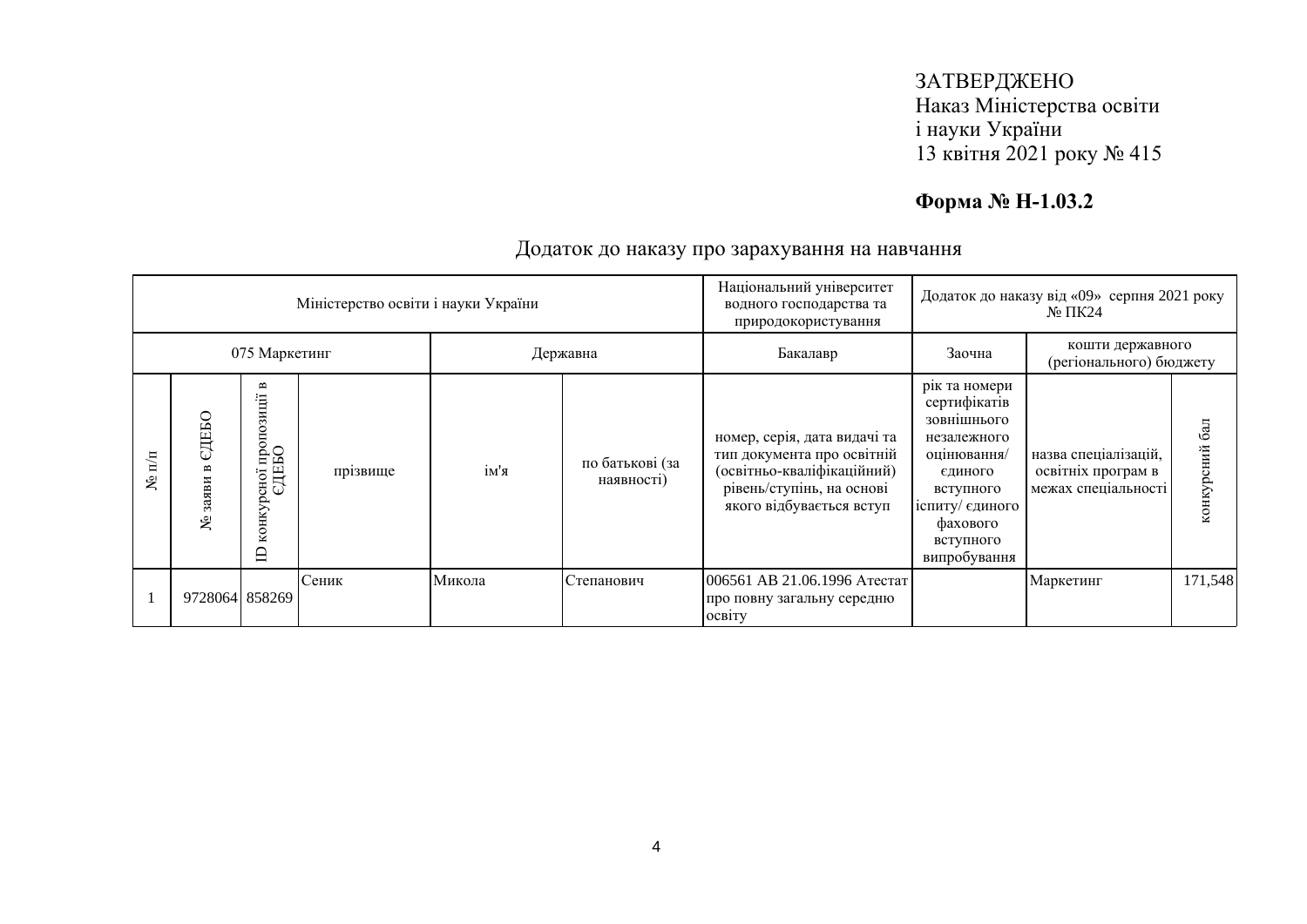# **Форма № Н-1.03.2**

|                      |                                     |                                                                          | Міністерство освіти і науки України     |         |                               | Національний університет<br>Додаток до наказу від «09» серпня 2021 року<br>водного господарства та<br>$N2 \Pi K24$<br>природокористування         |                                                                                                                                                                |                                                                                                                                                               |                |
|----------------------|-------------------------------------|--------------------------------------------------------------------------|-----------------------------------------|---------|-------------------------------|---------------------------------------------------------------------------------------------------------------------------------------------------|----------------------------------------------------------------------------------------------------------------------------------------------------------------|---------------------------------------------------------------------------------------------------------------------------------------------------------------|----------------|
|                      |                                     | діяльність                                                               | 076 Підприємництво, торгівля та біржова |         | Державна                      | Бакалавр                                                                                                                                          | Заочна                                                                                                                                                         | кошти державного<br>(регіонального) бюджету                                                                                                                   |                |
| $N$ <sup>o</sup> π/π | ЕДЕБО<br>$\mathbf{a}$<br>заяви<br>چ | $\mathbf{m}$<br>пропозиції<br>ДЕБО<br>сної<br>ω<br>конкур<br>$\triangle$ | прізвище                                | ім'я    | по батькові (за<br>наявності) | номер, серія, дата видачі та<br>тип документа про освітній<br>(освітньо-кваліфікаційний)<br>рівень/ступінь, на основі<br>якого відбувається вступ | рік та номери<br>сертифікатів<br>зовнішнього<br>незалежного<br>оцінювання/<br>єдиного<br>вступного<br>іспиту/ єдиного<br>фахового<br>вступного<br>випробування | назва спеціалізацій,<br>освітніх програм в<br>межах спеціальності                                                                                             | конкурсний бал |
|                      | 9590781 862134                      |                                                                          | Невінський                              | Віталій | Ігорович                      | 44569226 XM 01.06.2013<br>Атестат про повну загальну<br>середню освіту                                                                            |                                                                                                                                                                | Економіка<br>підприємства,<br>Економіка<br>туристичного,<br>готельного та<br>ресторанного<br>бізнесу,<br>Підприємництво,<br>торгівля та біржова<br>діяльність | 172,432        |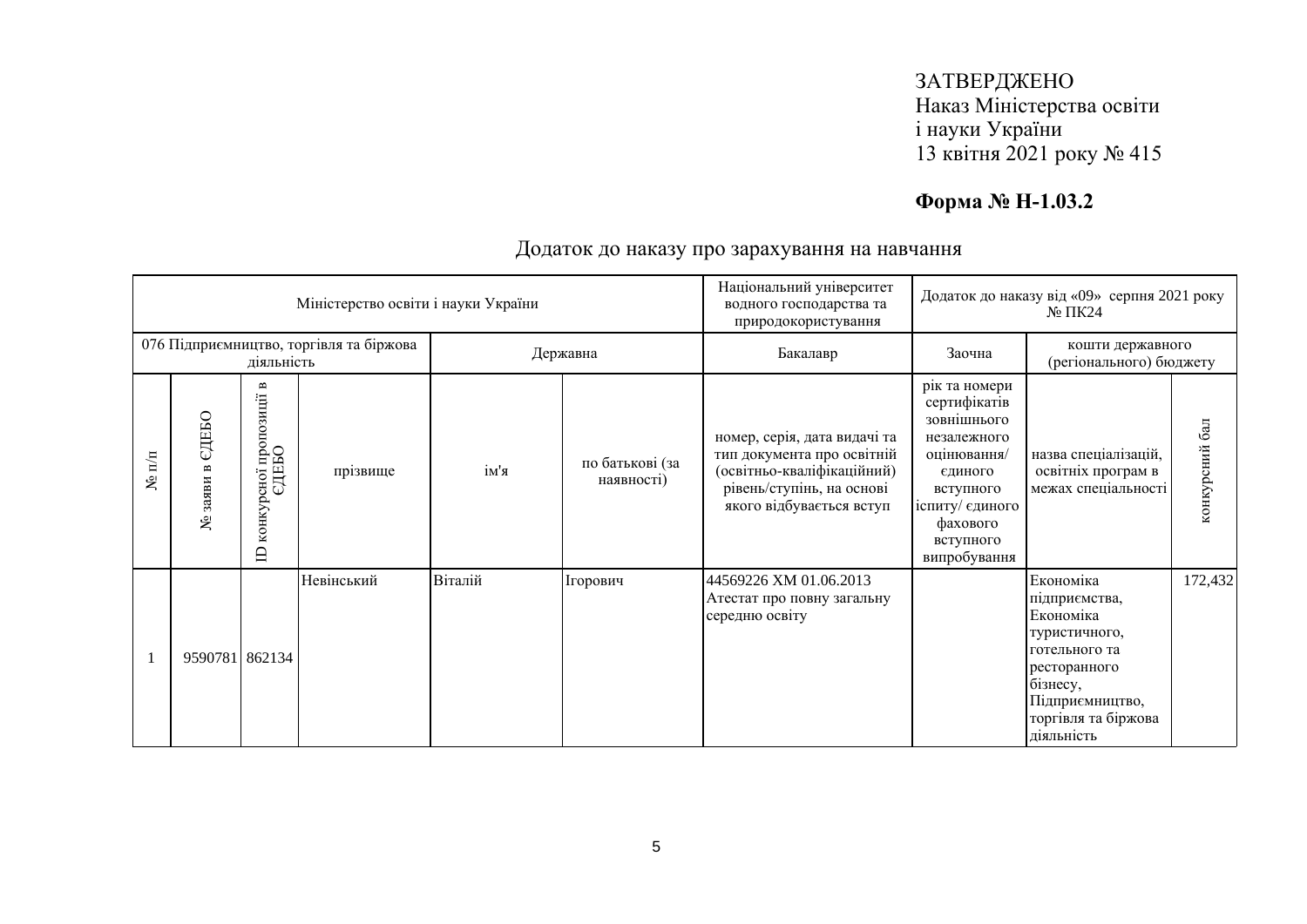# **Форма № Н-1.03.2**

|                      |                               |                                                                       | Міністерство освіти і науки України |           |                               | Національний університет<br>водного господарства та<br>природокористування                                                                        | Додаток до наказу від «09» серпня 2021 року<br>$N2 \Pi K24$                                                                                                    |                                                                   |                  |
|----------------------|-------------------------------|-----------------------------------------------------------------------|-------------------------------------|-----------|-------------------------------|---------------------------------------------------------------------------------------------------------------------------------------------------|----------------------------------------------------------------------------------------------------------------------------------------------------------------|-------------------------------------------------------------------|------------------|
|                      |                               | 101 Екологія                                                          |                                     |           | Державна                      | Бакалавр                                                                                                                                          | Заочна                                                                                                                                                         | кошти державного<br>(регіонального) бюджету                       |                  |
| $N$ <sup>o</sup> π/π | ЕДЕБО<br>$\sim$<br>заяви<br>٤ | $\mathbf{m}$<br>пропозиції<br>едньо<br>сної<br>конкур<br>$\mathbf{D}$ | прізвище                            | ім'я      | по батькові (за<br>наявності) | номер, серія, дата видачі та<br>тип документа про освітній<br>(освітньо-кваліфікаційний)<br>рівень/ступінь, на основі<br>якого відбувається вступ | рік та номери<br>сертифікатів<br>зовнішнього<br>незалежного<br>оцінювання/<br>єдиного<br>вступного<br>іспиту/ єдиного<br>фахового<br>вступного<br>випробування | назва спеціалізацій,<br>освітніх програм в<br>межах спеціальності | 6a<br>конкурсний |
|                      | 9713998 832277                |                                                                       | Шишков                              | Дмитро    | Олексійович                   | 48806732 TM 28.05.2016<br>Атестат про повну загальну<br>середню освіту                                                                            |                                                                                                                                                                | Екологія                                                          | 125,917          |
| $\overline{2}$       | 8819606 832277                |                                                                       | Яцик                                | Олександр | Вікторович                    | 52647049 KB 30.06.2021<br>Свідоцтво про здобуття<br>повної загальної середньої<br>освіти                                                          | 2021p. -<br>0270710; 2021p.<br>$-0270710;$<br>$2021p. -$<br>0270710                                                                                            | Екологія                                                          | 181,291          |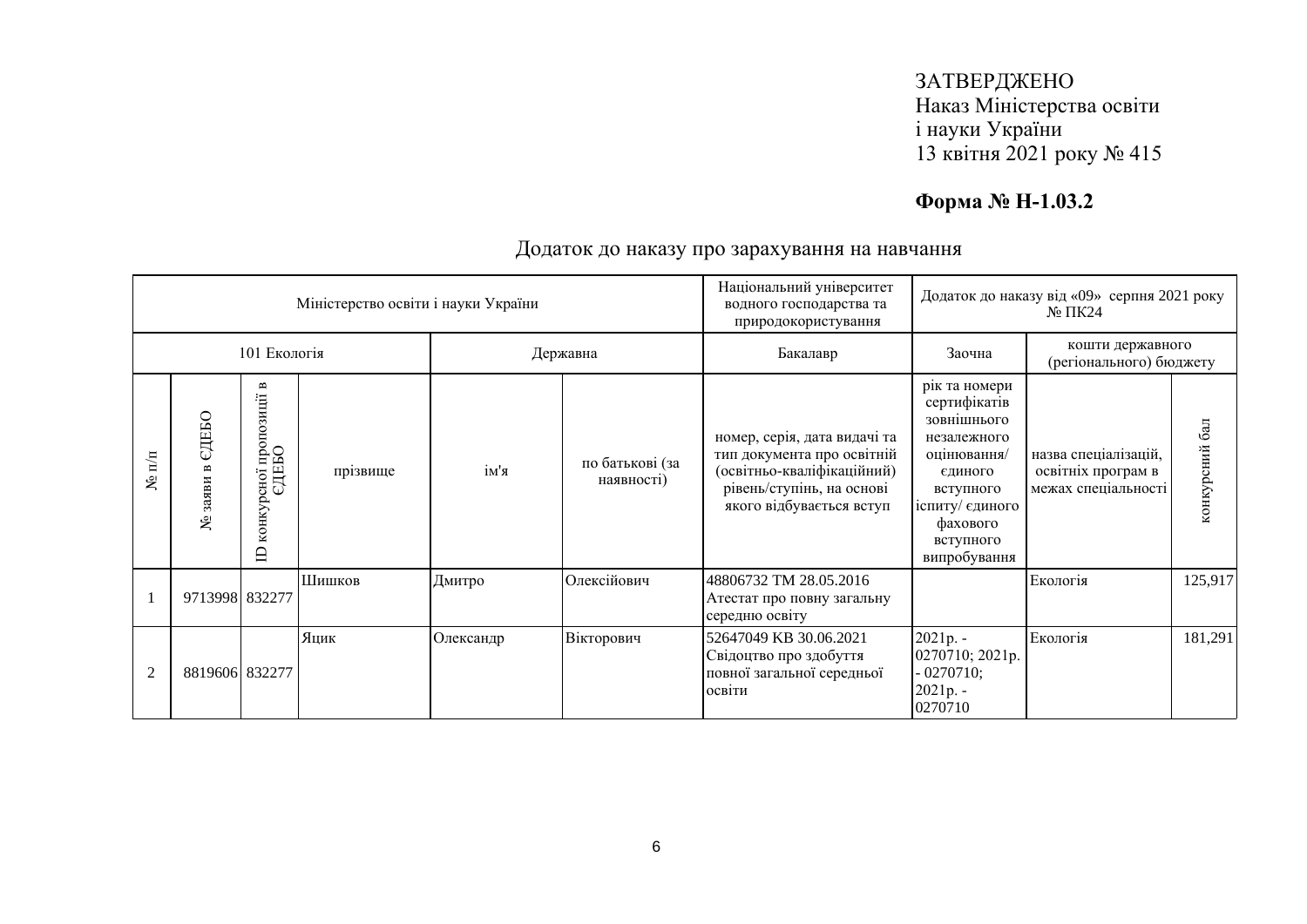# **Форма № Н-1.03.2**

|                      |                                     |                                                                                                 | Міністерство освіти і науки України |        |                               | Національний університет<br>Додаток до наказу від «09» серпня 2021 року<br>водного господарства та<br>$N0 \Pi K24$<br>природокористування         |                                                                                                                                                                |                                                                   |                  |
|----------------------|-------------------------------------|-------------------------------------------------------------------------------------------------|-------------------------------------|--------|-------------------------------|---------------------------------------------------------------------------------------------------------------------------------------------------|----------------------------------------------------------------------------------------------------------------------------------------------------------------|-------------------------------------------------------------------|------------------|
|                      |                                     |                                                                                                 | 122 Комп'ютерні науки               |        | Державна                      | Бакалавр                                                                                                                                          | кошти державного<br>Заочна<br>(регіонального) бюджету                                                                                                          |                                                                   |                  |
| $N$ <sup>o</sup> π/π | ЕДЕБО<br>$\mathbf{r}$<br>заяви<br>٤ | $\blacksquare$<br>пропозиції<br>ДЕБО<br>$\overline{\text{c}}$ ної<br>ω<br>конкур<br>$\triangle$ | прізвище                            | ім'я   | по батькові (за<br>наявності) | номер, серія, дата видачі та<br>тип документа про освітній<br>(освітньо-кваліфікаційний)<br>рівень/ступінь, на основі<br>якого відбувається вступ | рік та номери<br>сертифікатів<br>зовнішнього<br>незалежного<br>оцінювання/<br>єдиного<br>вступного<br>іспиту/ єдиного<br>фахового<br>вступного<br>випробування | назва спеціалізацій,<br>освітніх програм в<br>межах спеціальності | 6a<br>конкурсний |
|                      | 9087828 834621                      |                                                                                                 | Дубовик                             | Василь | Олегович                      | 37972903 TA 28.05.2010<br>Атестат про повну загальну<br>середню освіту                                                                            |                                                                                                                                                                | Комп'ютерні науки                                                 | 136,188          |
| $\overline{2}$       | 9998557 834621                      |                                                                                                 | Столярчук                           | Денис  | Миколайович                   | 52853091 PB 30.06.2021<br>Свідоцтво про здобуття<br>повної загальної середньої<br>освіти                                                          | 2021p. -<br>0089673; 2021p.<br>$-0089673;$<br>2021p. -<br>0089673                                                                                              | Комп'ютерні науки                                                 | 163,540          |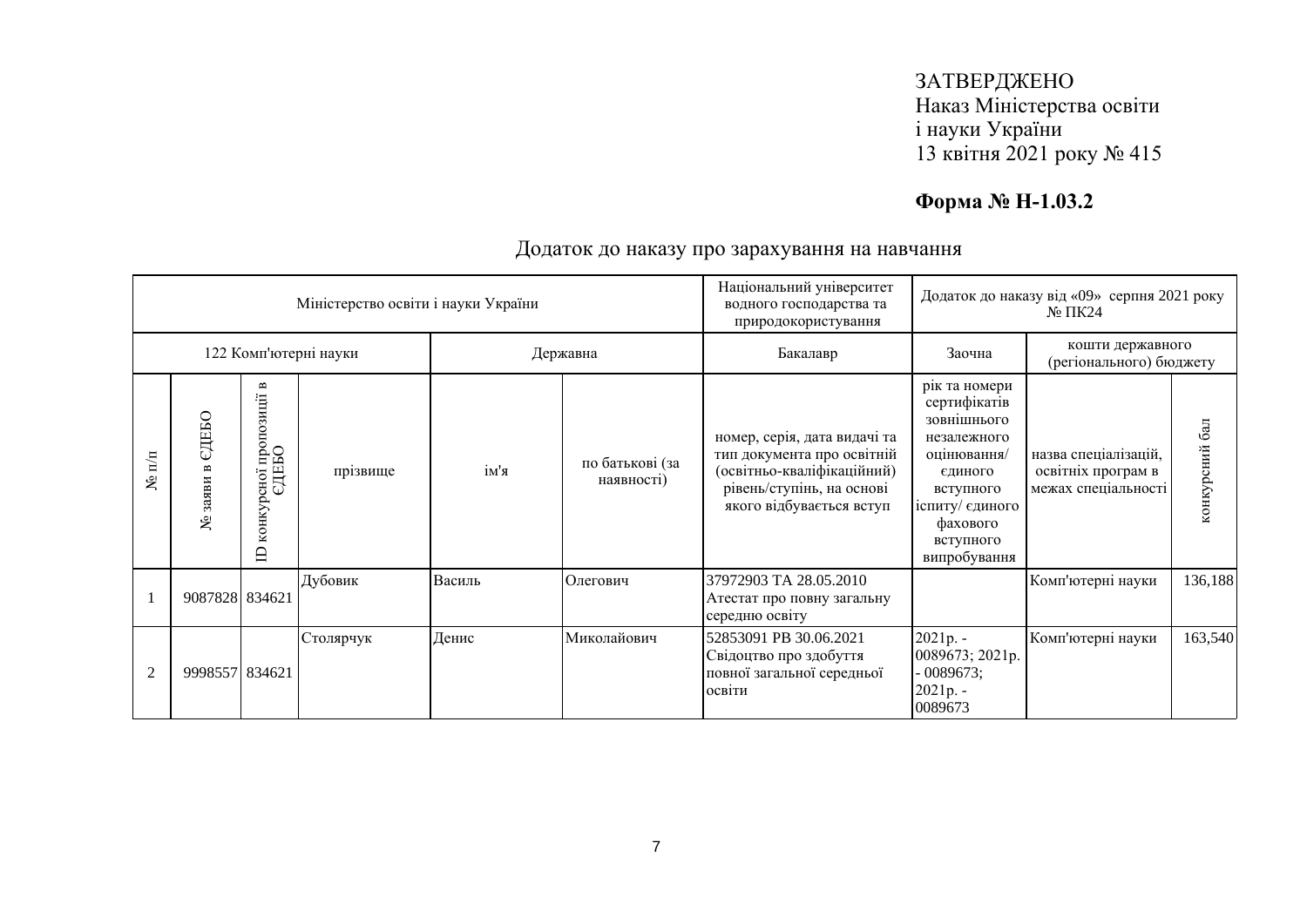# **Форма № Н-1.03.2**

|                      |                                  |                                                                       | Міністерство освіти і науки України |        |                               | Національний університет<br>водного господарства та<br>природокористування                                                                        | Додаток до наказу від «09» серпня 2021 року<br>$N0 \Pi K24$                                                                                                    |                                                                   |                |
|----------------------|----------------------------------|-----------------------------------------------------------------------|-------------------------------------|--------|-------------------------------|---------------------------------------------------------------------------------------------------------------------------------------------------|----------------------------------------------------------------------------------------------------------------------------------------------------------------|-------------------------------------------------------------------|----------------|
|                      |                                  |                                                                       | 123 Комп'ютерна інженерія           |        | Державна                      | Бакалавр                                                                                                                                          | Заочна                                                                                                                                                         | кошти державного<br>(регіонального) бюджету                       |                |
| $N$ <sup>o</sup> π/π | ЕДЕБО<br>$\mathbf{r}$<br>№ заяви | $\mathbf{m}$<br>пропозиції<br>едньо<br>сної<br>конкур<br>$\mathbf{D}$ | прізвище                            | ім'я   | по батькові (за<br>наявності) | номер, серія, дата видачі та<br>тип документа про освітній<br>(освітньо-кваліфікаційний)<br>рівень/ступінь, на основі<br>якого відбувається вступ | рік та номери<br>сертифікатів<br>зовнішнього<br>незалежного<br>оцінювання/<br>єдиного<br>вступного<br>іспиту/ єдиного<br>фахового<br>вступного<br>випробування | назва спеціалізацій.<br>освітніх програм в<br>межах спеціальності | конкурсний бал |
|                      | 9836934 862783                   |                                                                       | Ватрич                              | Сергій | Дмитрович                     | 405528 Р 19.06.1987 Атестат<br>про повну загальну середню<br>освіту                                                                               |                                                                                                                                                                | Комп'ютерна<br>інженерія                                          | 163,176        |
| $\overline{2}$       | 9842981 862783                   |                                                                       | Данашевський                        | Роман  | Володимирович                 | 40879652 AK 30.06.2011<br>Атестат про повну загальну<br>середню освіту                                                                            |                                                                                                                                                                | Комп'ютерна<br>інженерія                                          | 146,848        |
| 3                    | 9842121 862783                   |                                                                       | Дяченко                             | Андрій | Олександрович                 | 45616482 HP 27.06.2013<br>Атестат про повну загальну<br>середню освіту                                                                            |                                                                                                                                                                | Комп'ютерна<br>інженерія                                          | 166,556        |
| 4                    | 9835307 862783                   |                                                                       | Єлисєєв                             | Сергій | Валерійович                   | 31335210 HP 27.06.2007<br>Атестат про повну загальну<br>середню освіту                                                                            |                                                                                                                                                                | Комп'ютерна<br>інженерія                                          | 147,732        |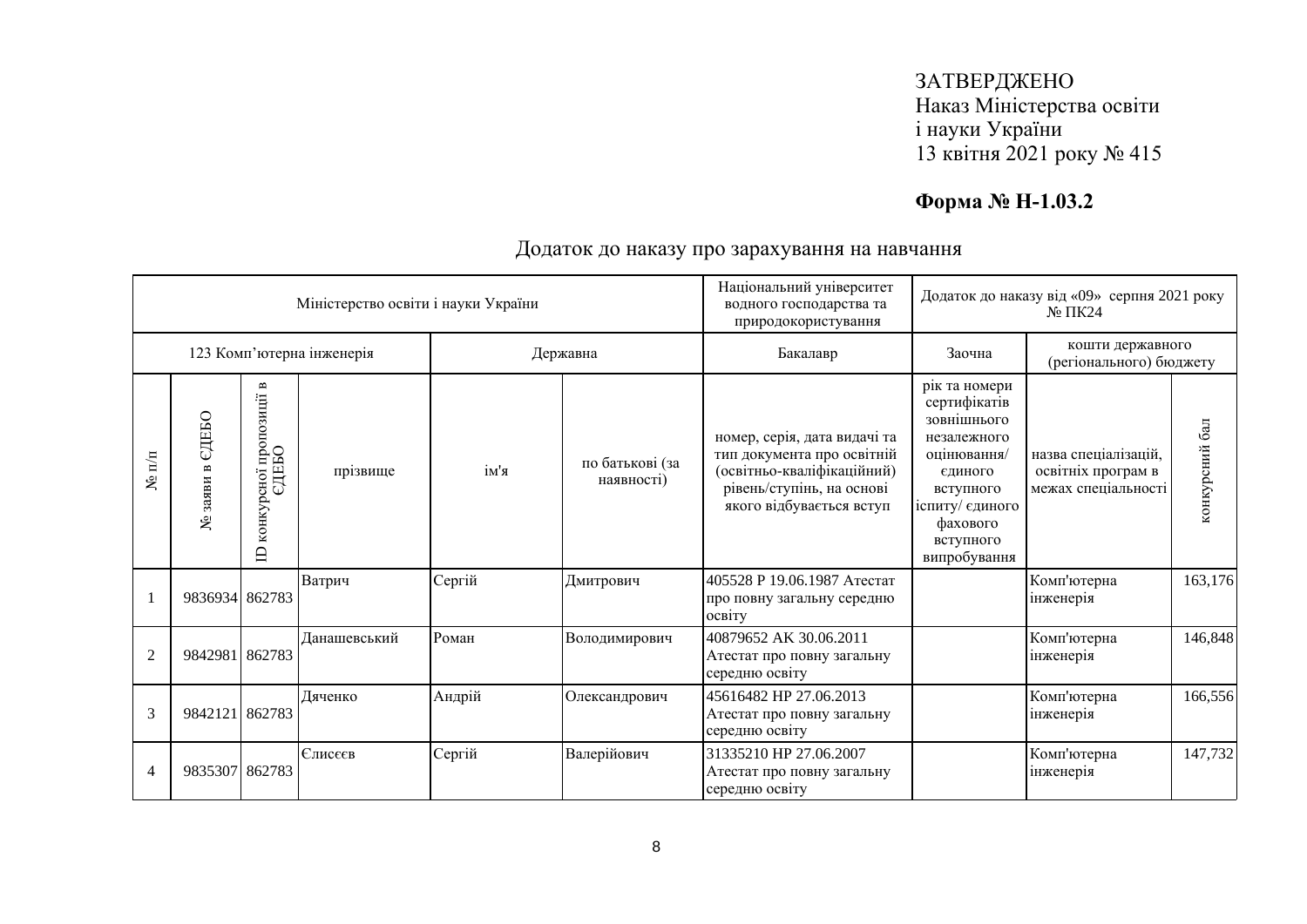|   | 10030927 862783 | Закусилов | Олег   | Миколайович   | 46448741 AK 27.06.2014<br>Атестат про повну загальну<br>середню освіту |                                                                                  | Комп'ютерна<br>1нженер1я | 152,256 |
|---|-----------------|-----------|--------|---------------|------------------------------------------------------------------------|----------------------------------------------------------------------------------|--------------------------|---------|
| 6 | 9836334 862783  | Марчук    | Вадим  | Віталійович   | 48421922 BC 30.06.2015<br>Атестат про повну загальну<br>середню освіту |                                                                                  | Комп'ютерна<br>1нженер1я | 140,920 |
|   | 9835864 862783  | Рожков    | Микита | Олександрович | 45025994 PB 26.06.2013<br>Атестат про повну загальну<br>середню освіту |                                                                                  | Комп'ютерна<br>1нженер1я | 155,740 |
| 8 | 9674324 862783  | Теліженко | Іван   | Сергійович    | 42409789 PB 12.05.2012<br>Атестат про повну загальну<br>середню освіту | 2018p. -<br>0323658; 2018р.   інженерія<br>$-0323658$ ;<br>$2018p. -$<br>0323658 | Комп'ютерна              | 158,444 |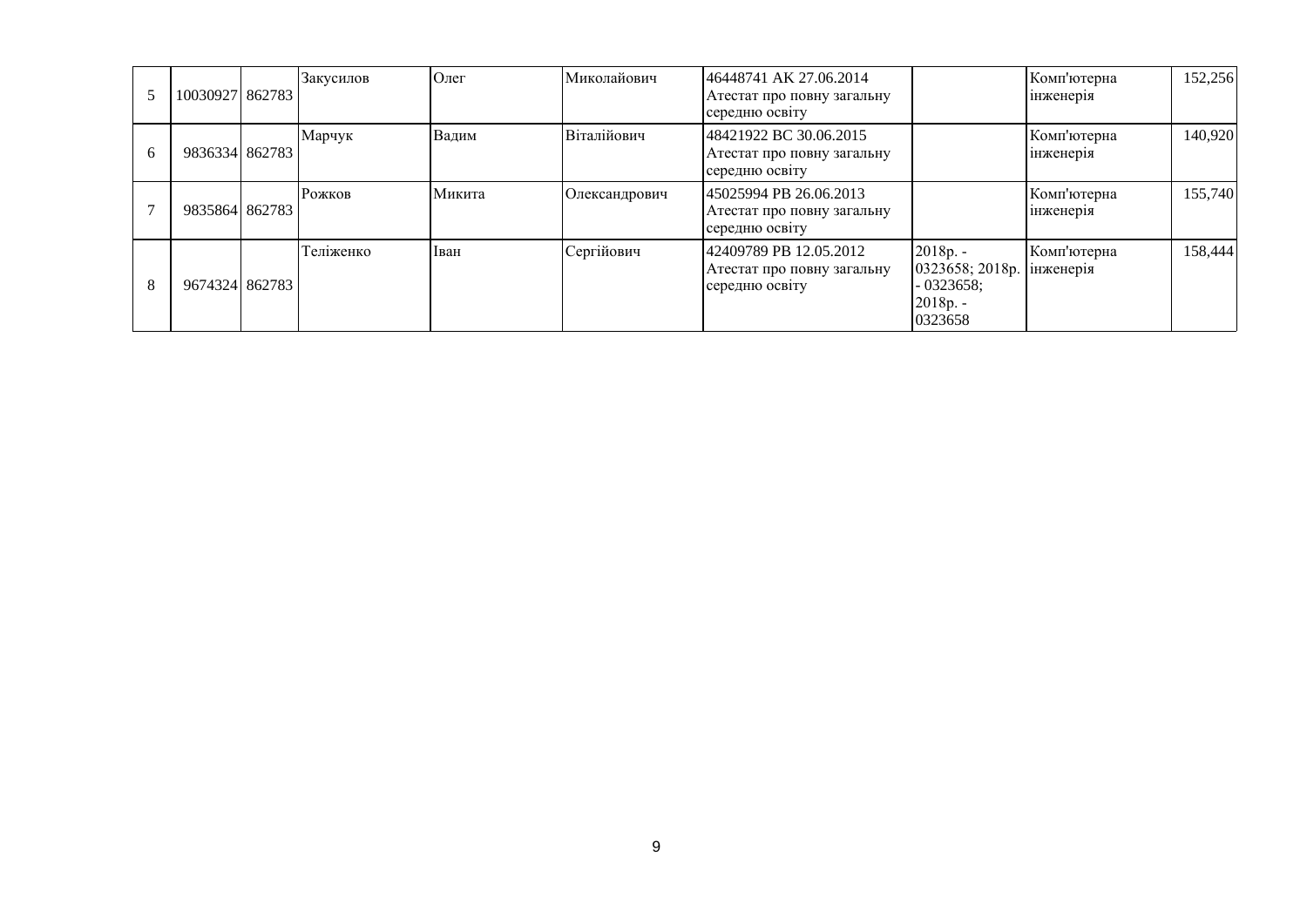# **Форма № Н-1.03.2**

|                            |                                  |                                                                           | Міністерство освіти і науки України    |          |                               | Національний університет<br>водного господарства та<br>природокористування                                                                        | Додаток до наказу від «09» серпня 2021 року<br>$\mathbb{N}^{\circ}$ TIK24                                                                                      |                                                                   |                  |
|----------------------------|----------------------------------|---------------------------------------------------------------------------|----------------------------------------|----------|-------------------------------|---------------------------------------------------------------------------------------------------------------------------------------------------|----------------------------------------------------------------------------------------------------------------------------------------------------------------|-------------------------------------------------------------------|------------------|
|                            |                                  |                                                                           | 126 Інформаційні системи та технології | Державна |                               | Бакалавр                                                                                                                                          | Заочна                                                                                                                                                         | кошти державного<br>(регіонального) бюджету                       |                  |
| $\mathbb{I}^{\prime}$<br>۶ | СДЕБО<br>$\approx$<br>заяви<br>ৼ | $\blacksquare$<br>зиції<br>осної пропоз<br>ЄДЕБО<br>конкур<br>$\triangle$ | прізвище                               | ім'я     | по батькові (за<br>наявності) | номер, серія, дата видачі та<br>тип документа про освітній<br>(освітньо-кваліфікаційний)<br>рівень/ступінь, на основі<br>якого відбувається вступ | рік та номери<br>сертифікатів<br>зовнішнього<br>незалежного<br>оцінювання/<br>єдиного<br>вступного<br>іспиту/ єдиного<br>фахового<br>вступного<br>випробування | назва спеціалізацій,<br>освітніх програм в<br>межах спеціальності | 6a<br>конкурсний |
|                            | 10092628 858271                  |                                                                           | Голубєва                               | Катерина | Володимирівна                 | 52350874 PB 30.06.2021<br>Свідоцтво про здобуття<br>повної загальної середньої<br>освіти                                                          | $2021p. -$<br>0023696; 2021p.<br>$-0023696;$<br>2021p. -<br>0023696                                                                                            | Інформаційні<br>системи і технології                              | 159,900          |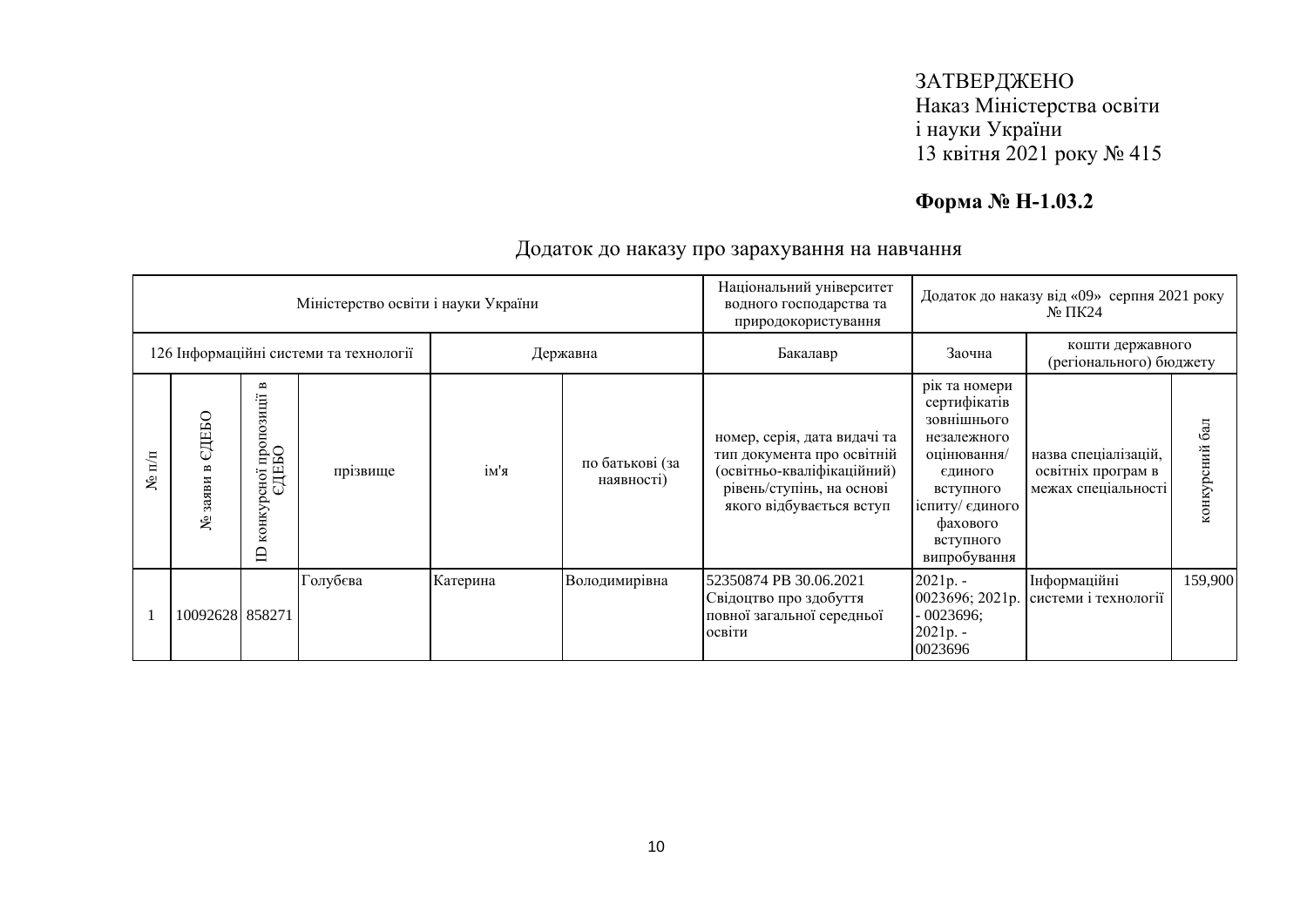# **Форма № Н-1.03.2**

|                  |                    |                                                     | Міністерство освіти і науки України |        |                               | Національний університет<br>Додаток до наказу від «09» серпня 2021 року<br>водного господарства та<br>$N2 \Pi K24$<br>природокористування         |                                                                                                                                                                |                                                                                                           |                |
|------------------|--------------------|-----------------------------------------------------|-------------------------------------|--------|-------------------------------|---------------------------------------------------------------------------------------------------------------------------------------------------|----------------------------------------------------------------------------------------------------------------------------------------------------------------|-----------------------------------------------------------------------------------------------------------|----------------|
|                  |                    |                                                     | 133 Галузеве машинобудування        |        | Державна                      | Бакалавр                                                                                                                                          | Заочна                                                                                                                                                         | кошти державного<br>(регіонального) бюджету                                                               |                |
| $\mathbf{N}$ π/π | едеью<br>№ заяви в | сної пропозиції в<br>ЄДЕБО<br>конкур<br>$\triangle$ | прізвище                            | ім'я   | по батькові (за<br>наявності) | номер, серія, дата видачі та<br>тип документа про освітній<br>(освітньо-кваліфікаційний)<br>рівень/ступінь, на основі<br>якого відбувається вступ | рік та номери<br>сертифікатів<br>зовнішнього<br>незалежного<br>оцінювання/<br>єдиного<br>вступного<br>іспиту/ єдиного<br>фахового<br>вступного<br>випробування | назва спеціалізацій,<br>освітніх програм в<br>межах спеціальності                                         | конкурсний бал |
|                  | 9735708 820983     |                                                     | Романюк                             | Леонід | Віталійович                   | 21468807 BC 23.06.2003<br>Атестат про повну загальну<br>середню освіту                                                                            |                                                                                                                                                                | Комп'ютерне<br>конструювання<br>мехатронних<br>систем, Створення<br>та експлуатація<br>машин і обладнання | 156,733        |
| $\overline{2}$   | 9399082 820983     |                                                     | Юрчук                               | Федір  | Федорович                     | 41370374 PB 30.06.2011<br>Атестат про повну загальну<br>середню освіту                                                                            | 2021p. -<br>0302527; 2021p.<br>$-0302527;$<br>$2021p. -$<br>0302527                                                                                            | Комп'ютерне<br>конструювання<br>мехатронних<br>систем, Створення<br>та експлуатація<br>машин і обладнання | 145,542        |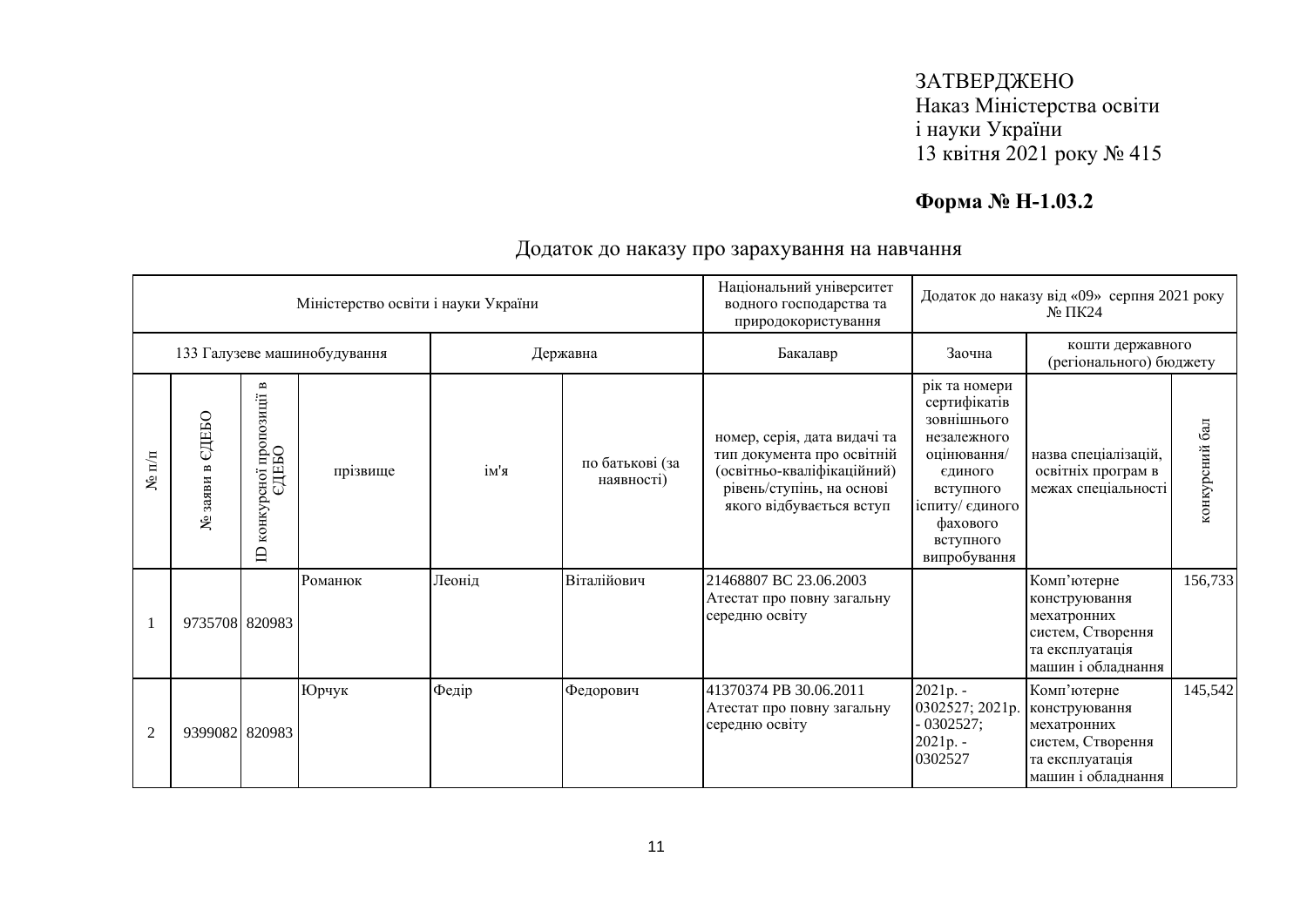# **Форма № Н-1.03.2**

|                  |                                     |                                                                        | Міністерство освіти і науки України      |        |                               | Національний університет<br>Додаток до наказу від «09» серпня 2021 року<br>водного господарства та<br>$N2 \Pi K24$<br>природокористування         |                                                                                                                                                                |                                                                                                          |                  |
|------------------|-------------------------------------|------------------------------------------------------------------------|------------------------------------------|--------|-------------------------------|---------------------------------------------------------------------------------------------------------------------------------------------------|----------------------------------------------------------------------------------------------------------------------------------------------------------------|----------------------------------------------------------------------------------------------------------|------------------|
|                  |                                     | електромеханіка                                                        | 141 Електроенергетика, електротехніка та |        | Державна                      | Бакалавр                                                                                                                                          | кошти державного<br>Заочна<br>(регіонального) бюджету                                                                                                          |                                                                                                          |                  |
| $\mathbf{N}$ π/π | ЕДЕБО<br>$\mathbf{a}$<br>заяви<br>٤ | $\blacksquare$<br>осної пропозиції н<br>ЄДЕБО<br>конкур<br>$\triangle$ | прізвище                                 | ім'я   | по батькові (за<br>наявності) | номер, серія, дата видачі та<br>тип документа про освітній<br>(освітньо-кваліфікаційний)<br>рівень/ступінь, на основі<br>якого відбувається вступ | рік та номери<br>сертифікатів<br>зовнішнього<br>незалежного<br>оцінювання/<br>єдиного<br>вступного<br>іспиту/ єдиного<br>фахового<br>вступного<br>випробування | назва спеціалізацій,<br>освітніх програм в<br>межах спеціальності                                        | 6a<br>конкурсний |
|                  | 9379763 828330                      |                                                                        | Вознюк                                   | Максим | Миколайович                   | 49901668 PB 27.06.2017<br>Атестат про повну загальну<br>середню освіту                                                                            | $2021p. -$<br>0370409; 2021p.<br>- 0370409;<br>$2021p. -$<br>0370409                                                                                           | Smart-енергетика та<br>електромобільність,<br>Електроенергетика,<br>електротехніка та<br>електромеханіка | 138,010          |
| $\overline{2}$   | 9579159 828330                      |                                                                        | Літковець                                | Ольга  | Василівна                     | 37929722 PB 29.05.2010<br>Атестат про повну загальну<br>середню освіту                                                                            | $2020p. -$<br>0378299; 2021p.<br>$-0384951;$<br>$2021p. -$<br>0384951                                                                                          | Smart-енергетика та<br>електромобільність,<br>Електроенергетика,<br>електротехніка та<br>електромеханіка | 134,828          |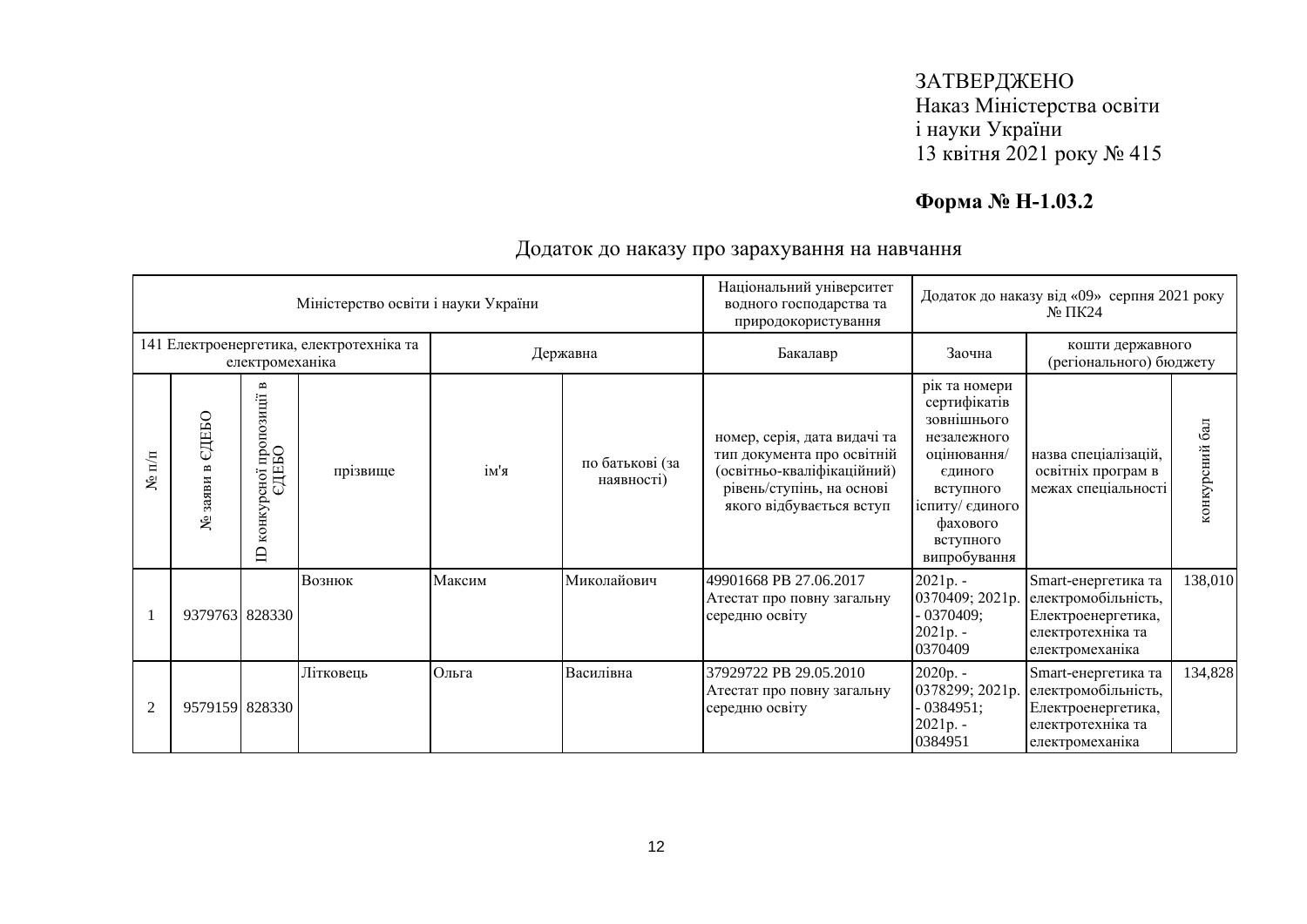|  | 9378053 828330 | Пінчук   | Микола  | Леонідович  | 152364537 PB 30.06.2021<br>Свідоцтво про здобуття<br>повної загальної середньої<br>ОСВІТИ | $2021p. -$<br>$-0233867$ ;<br>$2021p. -$<br>0233867 | Smart-енергетика та<br>$0233867; 2021p.$ електромобільність,<br>Електроенергетика,<br>електротехніка та<br>електромеханика    | 156,717 |
|--|----------------|----------|---------|-------------|-------------------------------------------------------------------------------------------|-----------------------------------------------------|-------------------------------------------------------------------------------------------------------------------------------|---------|
|  | 9541499 828330 | Шепетько | Віталій | Миколайович | 51024670 PB 27.06.2019<br>Свідоцтво про здобуття<br>повної загальної середньої<br>ОСВІТИ  | $2019p. -$<br>$-0212491;$<br>$2019p. -$<br>0212491  | Smart-енергетика та<br>$[0212491; 2019p. ]$ електромобільність,<br>Електроенергетика,<br>електротехника та<br>електромеханика | 153,551 |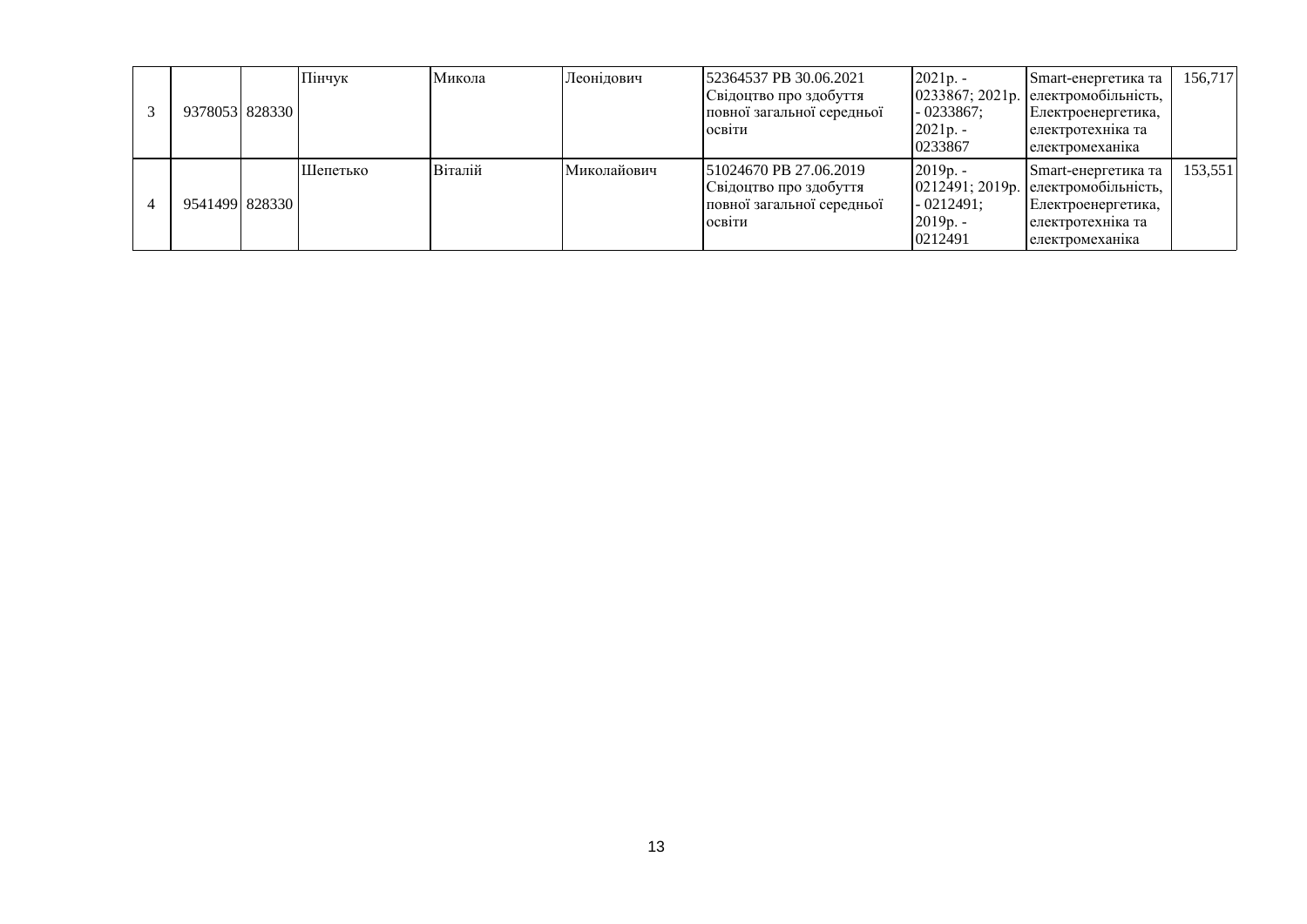# **Форма № Н-1.03.2**

|                      |                    |                                                                              | Міністерство освіти і науки України                         |         |                               | Національний університет<br>водного господарства та<br>природокористування                                                                        |                                                                                                                                                                | Додаток до наказу від «09» серпня 2021 року<br>$N2 \Pi K24$                                            |                |
|----------------------|--------------------|------------------------------------------------------------------------------|-------------------------------------------------------------|---------|-------------------------------|---------------------------------------------------------------------------------------------------------------------------------------------------|----------------------------------------------------------------------------------------------------------------------------------------------------------------|--------------------------------------------------------------------------------------------------------|----------------|
|                      |                    |                                                                              | 151 Автоматизація та комп'ютерно-<br>інтегровані технології |         | Державна                      | Бакалавр                                                                                                                                          | Заочна                                                                                                                                                         | кошти державного<br>(регіонального) бюджету                                                            |                |
| $N$ <sup>o</sup> π/π | едеьо<br>№ заяви в | $\blacksquare$<br>пропозиції<br>осної про<br>ЄДЕБО<br>конкур<br>$\mathbf{D}$ | прізвище                                                    | ім'я    | по батькові (за<br>наявності) | номер, серія, дата видачі та<br>тип документа про освітній<br>(освітньо-кваліфікаційний)<br>рівень/ступінь, на основі<br>якого відбувається вступ | рік та номери<br>сертифікатів<br>зовнішнього<br>незалежного<br>оцінювання/<br>єдиного<br>вступного<br>іспиту/ єдиного<br>фахового<br>вступного<br>випробування | назва спеціалізацій,<br>освітніх програм в<br>межах спеціальності                                      | конкурсний бал |
|                      | 9954240 924315     |                                                                              | Гаврилюк                                                    | Наталія | Михайлівна                    | 37025887 PB 27.06.2009<br>Атестат про повну загальну<br>середню освіту                                                                            | 2021p. -<br>0388769; 2021p.<br>$-0388769;$<br>$2021p. -$<br>0388769                                                                                            | Автоматизація та<br>комп'ютерно-<br>інтегровані<br>технології,<br>Робототехніка та<br>штучний інтелект | 143,738        |
| $\overline{2}$       | 9104553 924315     |                                                                              | Трофимюк                                                    | Дмитро  | Владиславович                 | 49221561 PB 25.06.2016<br>Атестат про повну загальну<br>середню освіту                                                                            |                                                                                                                                                                | Автоматизація та<br>комп'ютерно-<br>інтегровані<br>технології,<br>Робототехніка та<br>штучний інтелект | 152,941        |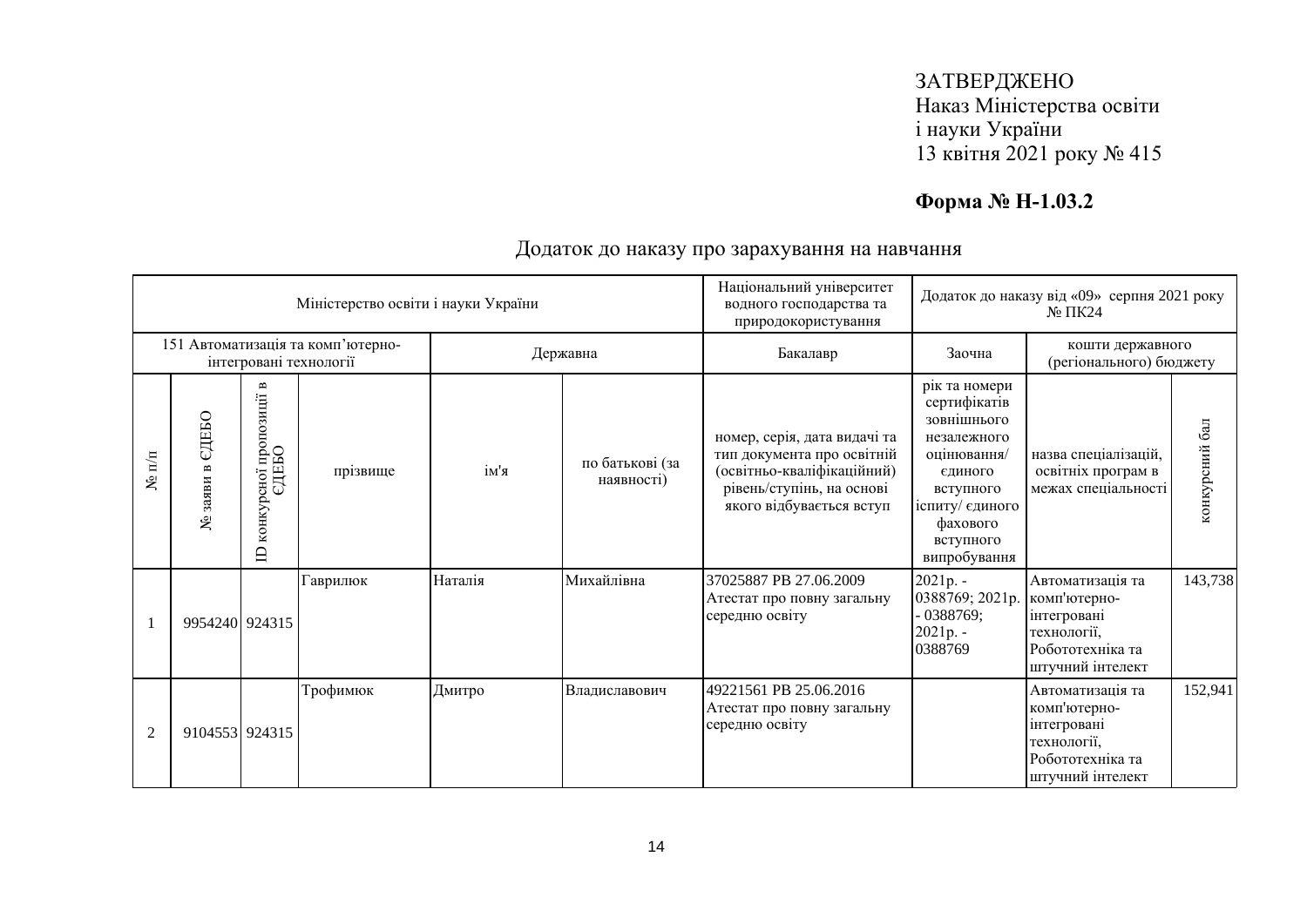# **Форма № Н-1.03.2**

|                   |                                  |                                                                                       | Міністерство освіти і науки України |       |                               | Національний університет<br>водного господарства та<br>природокористування                                                                        | Додаток до наказу від «09» серпня 2021 року<br>$\mathbb{N}^{\circ}$ TIK24                                                                                      |                                                                   |                               |
|-------------------|----------------------------------|---------------------------------------------------------------------------------------|-------------------------------------|-------|-------------------------------|---------------------------------------------------------------------------------------------------------------------------------------------------|----------------------------------------------------------------------------------------------------------------------------------------------------------------|-------------------------------------------------------------------|-------------------------------|
|                   |                                  | 184 Гірництво                                                                         |                                     |       | Державна                      | Бакалавр                                                                                                                                          | Заочна                                                                                                                                                         | кошти державного<br>(регіонального) бюджету                       |                               |
| $\mathbb{H}$<br>٤ | ЕДЕБО<br>$\approx$<br>заяви<br>ع | $\blacksquare$<br>зиції<br>$_{\rm OHO}$<br>оної про<br>СДЕБО<br>конкур<br>$\triangle$ | прізвище                            | ім'я  | по батькові (за<br>наявності) | номер, серія, дата видачі та<br>тип документа про освітній<br>(освітньо-кваліфікаційний)<br>рівень/ступінь, на основі<br>якого відбувається вступ | рік та номери<br>сертифікатів<br>зовнішнього<br>незалежного<br>оцінювання/<br>єдиного<br>вступного<br>іспиту/ єдиного<br>фахового<br>вступного<br>випробування | назва спеціалізацій,<br>освітніх програм в<br>межах спеціальності | $\overline{6a}$<br>конкурсний |
|                   | 10061815 824802                  |                                                                                       | Мельникович                         | Tapac | Святославович                 | 51980747 PB 10.07.2020<br>Свідоцтво про здобуття<br>повної загальної середньої<br>освіти                                                          | 2020p. -<br>0367133; 2020p.<br>$-0367133;$<br>2020p. -<br>0367133                                                                                              | Гірництво                                                         | 187,231                       |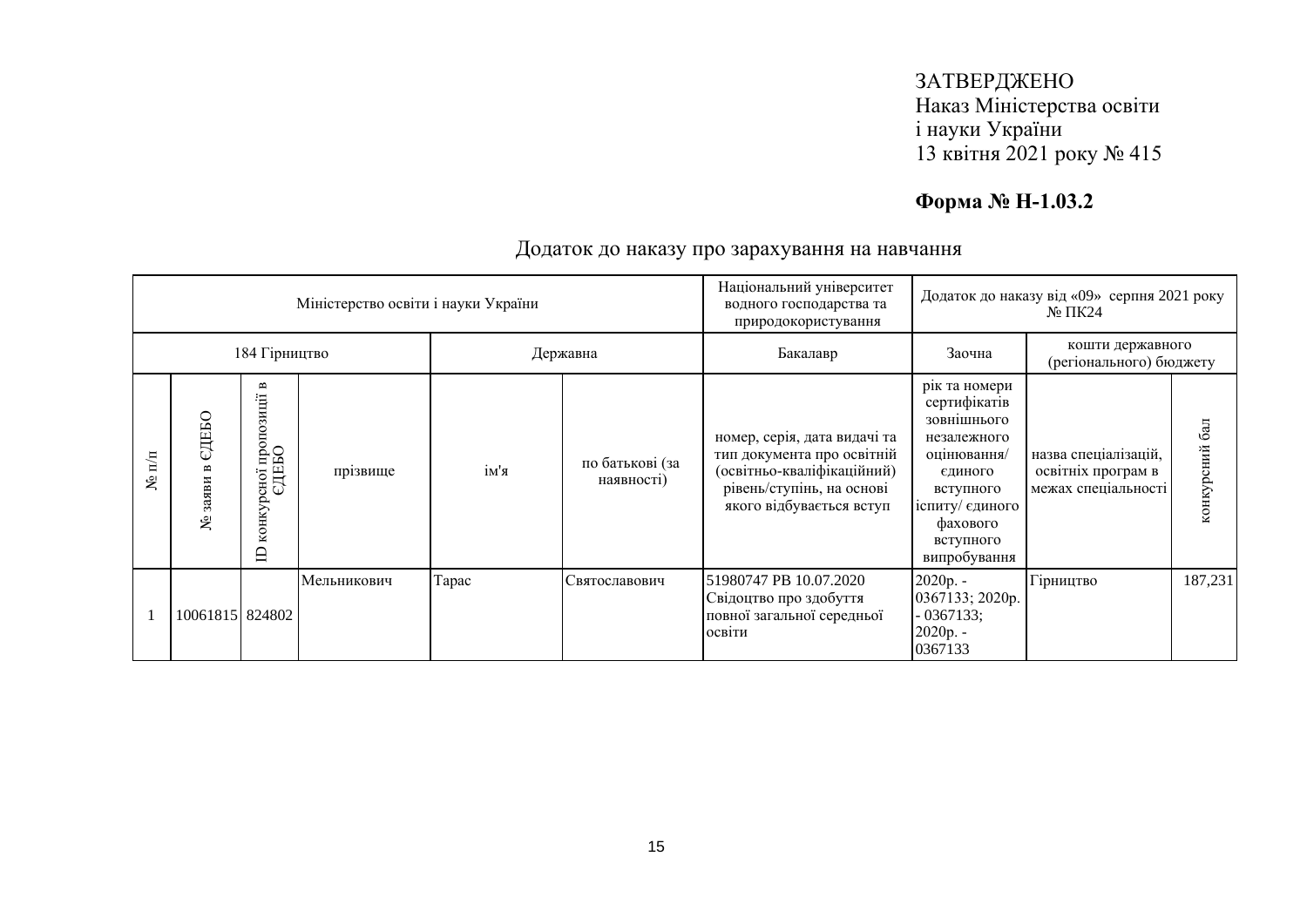# **Форма № Н-1.03.2**

|                  |                       |                                                                         | Міністерство освіти і науки України   |         |                               | Національний університет<br>водного господарства та<br>природокористування                                                                        |                                                                                                                                                                | Додаток до наказу від «09» серпня 2021 року<br>$N2 \Pi K24$       |                      |  |
|------------------|-----------------------|-------------------------------------------------------------------------|---------------------------------------|---------|-------------------------------|---------------------------------------------------------------------------------------------------------------------------------------------------|----------------------------------------------------------------------------------------------------------------------------------------------------------------|-------------------------------------------------------------------|----------------------|--|
|                  |                       |                                                                         | 192 Будівництво та цивільна інженерія |         | Державна                      | Бакалавр                                                                                                                                          | Заочна                                                                                                                                                         | кошти державного<br>(регіонального) бюджету                       |                      |  |
| $\mathbf{N}$ π/π | СДЕБО<br>заяви в<br>ع | $\mathbf{a}$<br>пропозиції<br>едньо<br>$c$ ної<br>конкур<br>$\triangle$ | прізвище                              | ім'я    | по батькові (за<br>наявності) | номер, серія, дата видачі та<br>тип документа про освітній<br>(освітньо-кваліфікаційний)<br>рівень/ступінь, на основі<br>якого відбувається вступ | рік та номери<br>сертифікатів<br>зовнішнього<br>незалежного<br>оцінювання/<br>єдиного<br>вступного<br>іспиту/ єдиного<br>фахового<br>вступного<br>випробування | назва спеціалізацій.<br>освітніх програм в<br>межах спеціальності | $6a$ л<br>конкурсний |  |
|                  | 8966841 819428        |                                                                         | Бойко                                 | Вадим   | Петрович                      | 52342958 PB 30.06.2021<br>Свідоцтво про здобуття<br>повної загальної середньої<br>освіти                                                          | 2021p. -<br>0231604; 2021p.<br>$-0231604;$<br>$2021p. -$<br>0231604                                                                                            | Будівництво та<br>цивільна інженерія                              | 194,922              |  |
| $\overline{2}$   | 9751303 819428        |                                                                         | Ваколюк                               | Сергій  | Олександрович                 | 51034327 PB 27.06.2019<br>Свідоцтво про здобуття<br>повної загальної середньої<br>освіти                                                          | 2019p. -<br>0246922; 2019p.<br>$-0246922;$<br>2019p. -<br>0246922                                                                                              | Будівництво та<br>цивільна інженерія                              | 159,863              |  |
| $\mathfrak{Z}$   | 9376331 819428        |                                                                         | Власюк                                | Олексій | Степанович                    | 33327697 BC 20.06.2008<br>Атестат про повну загальну<br>середню освіту                                                                            |                                                                                                                                                                | Будівництво та<br>цивільна інженерія                              | 150,474              |  |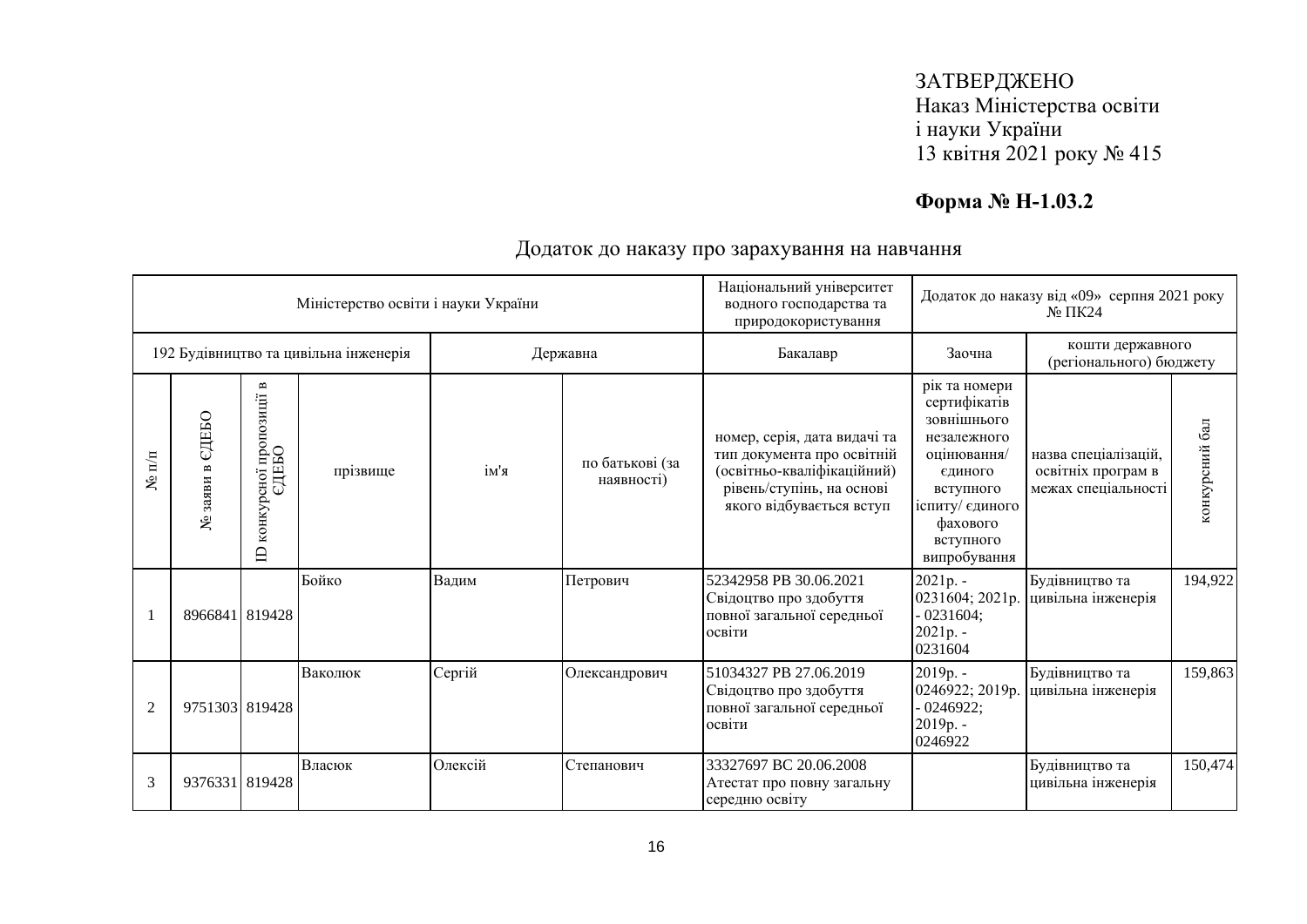| 994474418194281 | Маринич | Дмитро | Іванович          | 51040406 PB 27.06.2019<br>Свідоцтво про здобуття<br>повної загальної середньої<br>ОСВІТИ | $2019p. -$<br>$-0251514;$<br>$2019p. -$<br>0251514 | Будівництво та<br>0251514; 2019р. цивільна інженерія | 153,816 |
|-----------------|---------|--------|-------------------|------------------------------------------------------------------------------------------|----------------------------------------------------|------------------------------------------------------|---------|
| 958979918194281 | Hexaй   | Irop   | <b>Вікторович</b> | 15648232 TM 22.06.2001<br>Атестат про повну загальну<br>середню освіту                   |                                                    | Будівництво та<br>цивільна інженерія                 | 151,907 |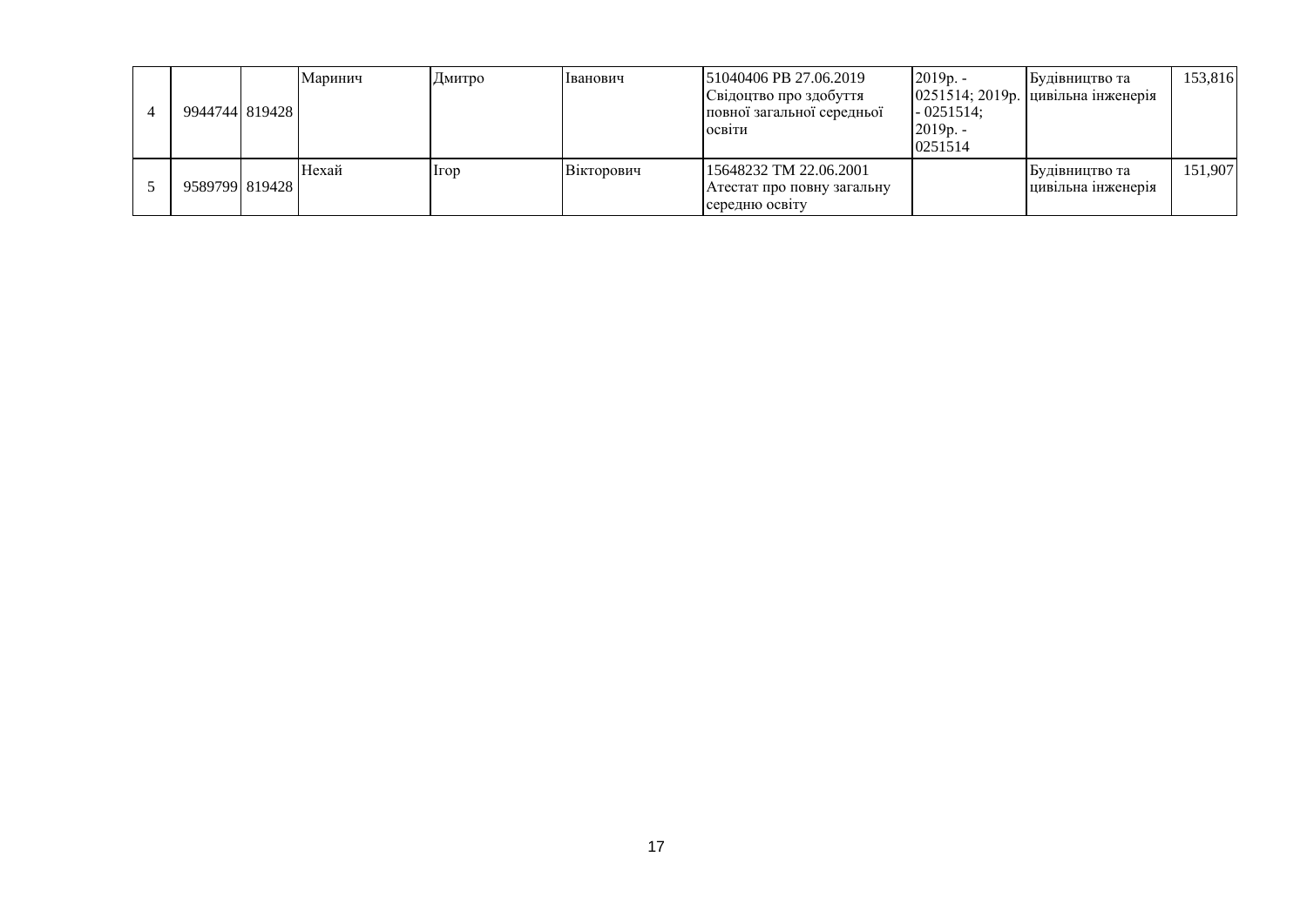# **Форма № Н-1.03.2**

|                              |                   |                                                 | Міністерство освіти і науки України |      |                               | Національний університет<br>Додаток до наказу від «09» серпня 2021 року<br>водного господарства та<br>$N2 \Pi K24$<br>природокористування         |                                                                                                                                                                |                                                                   |                  |
|------------------------------|-------------------|-------------------------------------------------|-------------------------------------|------|-------------------------------|---------------------------------------------------------------------------------------------------------------------------------------------------|----------------------------------------------------------------------------------------------------------------------------------------------------------------|-------------------------------------------------------------------|------------------|
|                              |                   |                                                 | 193 Геодезія та землеустрій         |      | Державна                      | Бакалавр                                                                                                                                          | Заочна                                                                                                                                                         | кошти державного<br>(регіонального) бюджету                       |                  |
| $\overline{\mathbb{H}}$<br>ৼ | СДЕБО<br>335<br>ৼ | B<br>осної пропозиції і<br>ЄДЕБО<br>конкур<br>≘ | прізвище                            | ім'я | по батькові (за<br>наявності) | номер, серія, дата видачі та<br>тип документа про освітній<br>(освітньо-кваліфікаційний)<br>рівень/ступінь, на основі<br>якого відбувається вступ | рік та номери<br>сертифікатів<br>зовнішнього<br>незалежного<br>оцінювання/<br>єдиного<br>вступного<br>іспиту/ єдиного<br>фахового<br>вступного<br>випробування | назва спеціалізацій,<br>освітніх програм в<br>межах спеціальності | 6a<br>конкурсний |
|                              | 9828686 836324    |                                                 | Якименко                            | Іван | Іванович                      | 39965279 AK 28.02.2011<br>Атестат про повну загальну<br>середню освіту                                                                            |                                                                                                                                                                | Геодезія та<br>землеустрій                                        | 163,602          |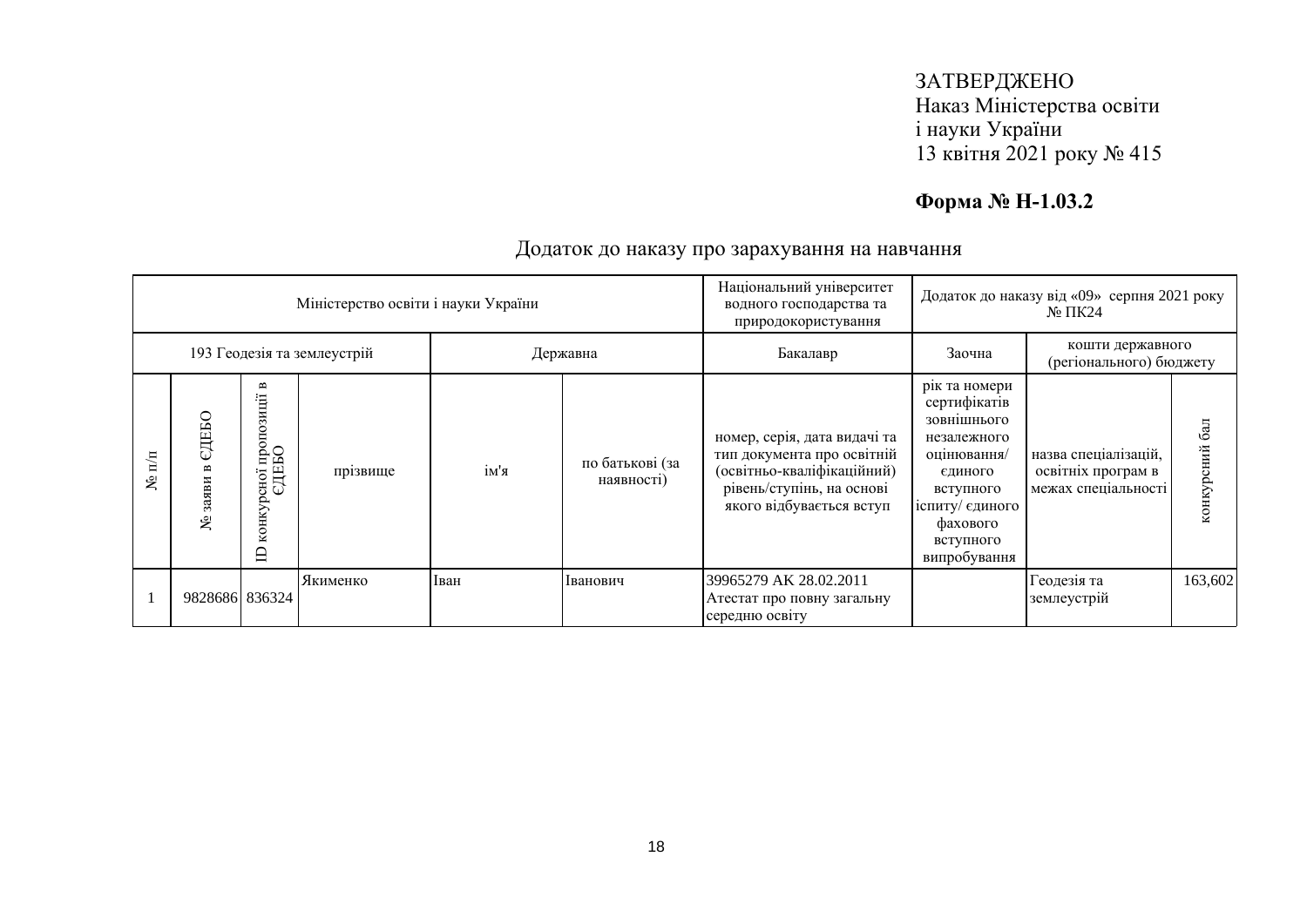# **Форма № Н-1.03.2**

|                      |                       |                                                                | Міністерство освіти і науки України                                   |        |                               | Національний університет<br>водного господарства та<br>природокористування                                                                        | Додаток до наказу від «09» серпня 2021 року<br>$N0 \Pi K24$                                                                                                    |                                                                         |                |
|----------------------|-----------------------|----------------------------------------------------------------|-----------------------------------------------------------------------|--------|-------------------------------|---------------------------------------------------------------------------------------------------------------------------------------------------|----------------------------------------------------------------------------------------------------------------------------------------------------------------|-------------------------------------------------------------------------|----------------|
|                      |                       |                                                                | 194 Гідротехнічне будівництво, водна<br>інженерія та водні технології |        | Державна                      | Бакалавр                                                                                                                                          | Заочна                                                                                                                                                         | кошти державного<br>(регіонального) бюджету                             |                |
| $N$ <sup>2</sup> π/π | ЄДЕБО<br>заяви в<br>٤ | $\mathbf{m}$<br>конкурсної пропозиції<br>ЄДЕБО<br>$\mathbf{D}$ | прізвище                                                              | ім'я   | по батькові (за<br>наявності) | номер, серія, дата видачі та<br>тип документа про освітній<br>(освітньо-кваліфікаційний)<br>рівень/ступінь, на основі<br>якого відбувається вступ | рік та номери<br>сертифікатів<br>зовнішнього<br>незалежного<br>оцінювання/<br>єдиного<br>вступного<br>іспиту/ єдиного<br>фахового<br>вступного<br>випробування | назва спеціалізацій,<br>освітніх програм в<br>межах спеціальності       | конкурсний бал |
|                      | 9558360 886612        |                                                                | Грушко                                                                | Олег   | Іванович                      | 49132773 BA 30.06.2016<br>Атестат про повну загальну<br>середню освіту                                                                            |                                                                                                                                                                | Гідротехнічне<br>будівництво, водна<br>інженерія та водні<br>технології | 159,014        |
| 2                    | 9640843 886612        |                                                                | Долід                                                                 | Юлія   | Павлівна                      | 51978873 PB 10.07.2020<br>Свідоцтво про здобуття<br>повної загальної середньої<br>освіти                                                          | 2020p. -<br>0193869; 2020p.<br>$-0193869;$<br>2020p. -<br>0193869                                                                                              | Гідротехнічне<br>будівництво, водна<br>інженерія та водні<br>технології | 177,472        |
| 3                    | 9728155 886612        |                                                                | Домашин                                                               | Андрій | Ростиславович                 | 665009 Д 28.06.1991 Диплом<br>кваліфікованого робітника                                                                                           |                                                                                                                                                                | Гідротехнічне<br>будівництво, водна<br>інженерія та водні<br>технології | 164,424        |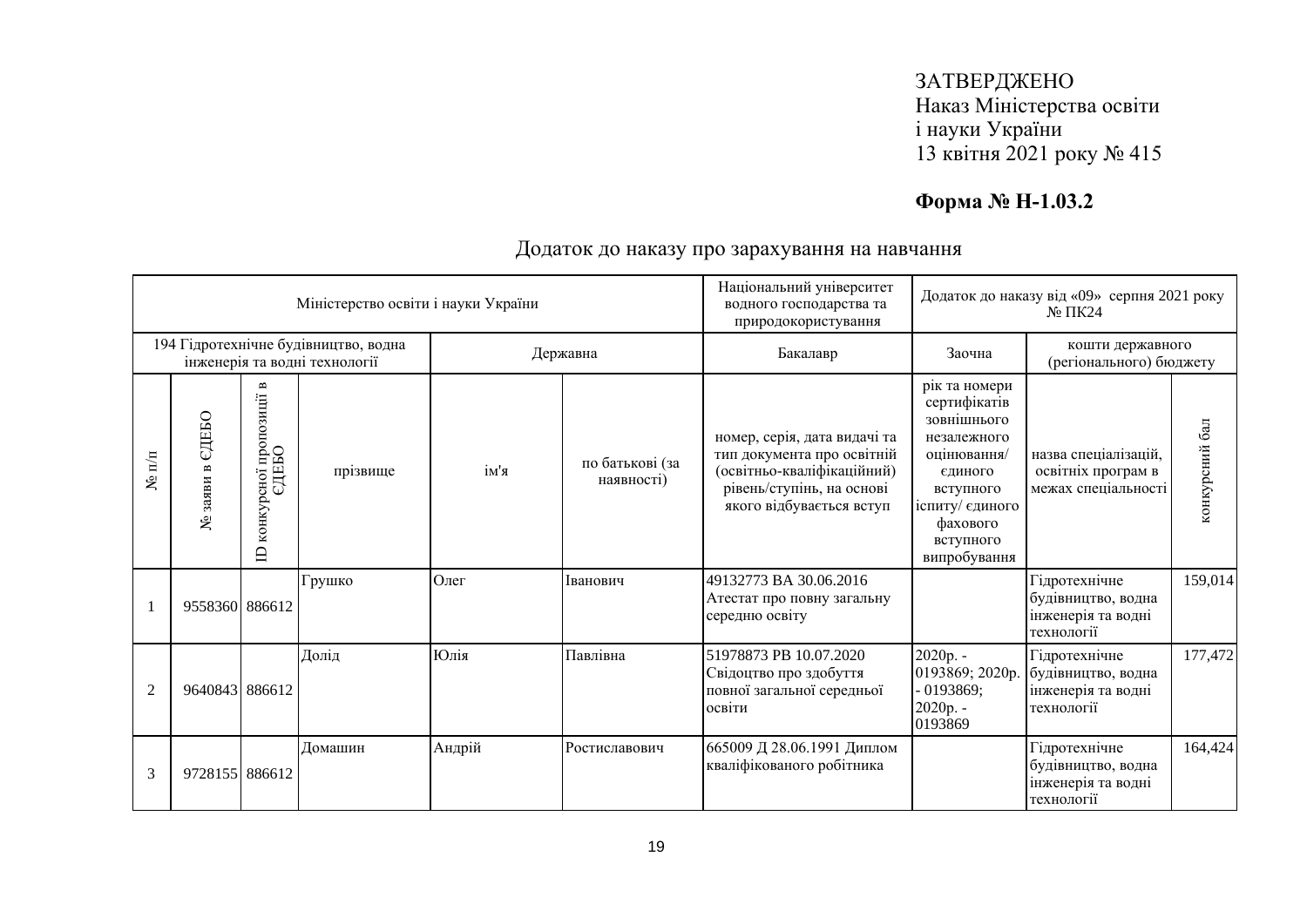| $\overline{4}$ | 9741322 886612 | Кочило   | Євген     | Омелянович    | 270162 А 17.06.1992 Атестат<br>про повну загальну середню<br><b>OCBITY</b> | Гідротехнічне<br>будівництво, водна<br>інженерія та водні<br>технології | 149,414 |
|----------------|----------------|----------|-----------|---------------|----------------------------------------------------------------------------|-------------------------------------------------------------------------|---------|
|                | 9714505 886612 | Кухарчук | Петро     | Миколайович   | 001712 ДЕВК 17.06.1997<br>Диплом кваліфікованого<br>робітника              | Гідротехнічне<br>будівництво, водна<br>інженерія та водні<br>технології | 169.622 |
| 6              | 9608188 886612 | Фінкевич | Костянтин | Ростиславович | 006423 ГА 04.04.1994 Диплом<br>кваліфікованого робітника                   | Гідротехнічне<br>будівництво, водна<br>інженерія та водні<br>технології | 157,529 |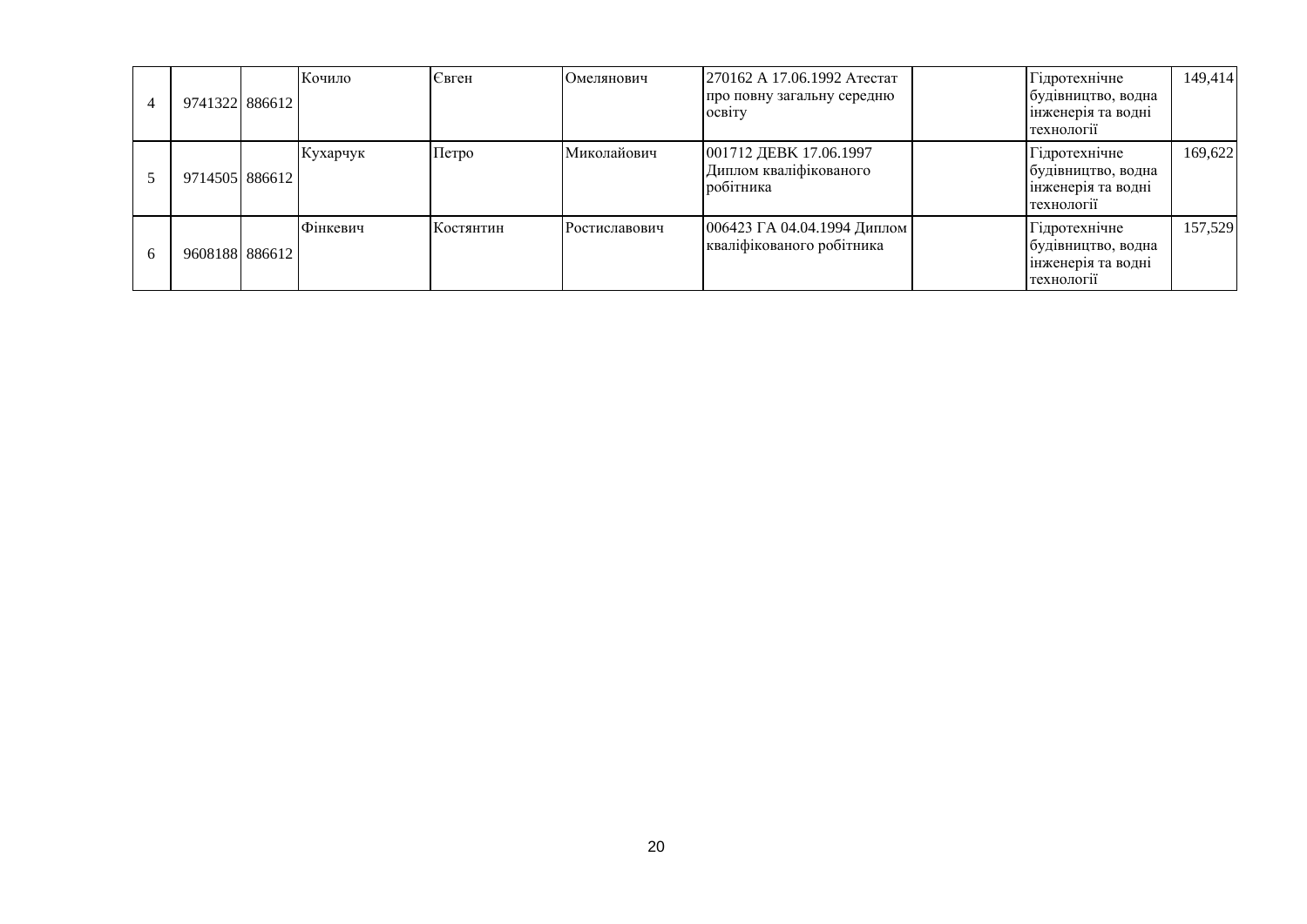# **Форма № Н-1.03.2**

|                               |                    |                                                                       | Міністерство освіти і науки України |        |                               | Національний університет<br>водного господарства та<br>природокористування                                                                        |                                                                                                                                                                | Додаток до наказу від «09» серпня 2021 року<br>$N2 \Pi K24$       |                |
|-------------------------------|--------------------|-----------------------------------------------------------------------|-------------------------------------|--------|-------------------------------|---------------------------------------------------------------------------------------------------------------------------------------------------|----------------------------------------------------------------------------------------------------------------------------------------------------------------|-------------------------------------------------------------------|----------------|
|                               |                    | 201 Агрономія                                                         |                                     |        | Державна                      | Бакалавр                                                                                                                                          | Заочна                                                                                                                                                         | кошти державного<br>(регіонального) бюджету                       |                |
| $\mathbf{N}$ υ $\mathbf{n}/n$ | СДЕБО<br>№ заяви в | $\blacksquare$<br>рсної пропозиції в<br>ЄДЕБО<br>конкурсної<br>$\Box$ | прізвище                            | ім'я   | по батькові (за<br>наявності) | номер, серія, дата видачі та<br>тип документа про освітній<br>(освітньо-кваліфікаційний)<br>рівень/ступінь, на основі<br>якого відбувається вступ | рік та номери<br>сертифікатів<br>зовнішнього<br>незалежного<br>оцінювання/<br>єдиного<br>вступного<br>іспиту/ єдиного<br>фахового<br>вступного<br>випробування | назва спеціалізацій,<br>освітніх програм в<br>межах спеціальності | конкурсний бал |
| 1                             | 9702604 824484     |                                                                       | Глєбов                              | Сергій | Олегович                      | 38038396 HP 28.05.2010<br>Атестат про повну загальну<br>середню освіту                                                                            |                                                                                                                                                                | Агрономія                                                         | 129,312        |
| $\overline{2}$                | 9703515 824484     |                                                                       | Рубашевський                        | Дмитро | Олегович                      | 1685380 А 11.06.2015 Атестат<br>про повну загальну середню<br>освіту                                                                              |                                                                                                                                                                | Агрономія                                                         | 135,119        |
| 3                             | 9702920 824484     |                                                                       | Степанова                           | Анна   | Олександрівна                 | 38175710 KC 28.05.2010<br>Атестат про повну загальну<br>середню освіту                                                                            |                                                                                                                                                                | Агрономія                                                         | 125,705        |
| $\overline{4}$                | 9270353 824484     |                                                                       | Федорчук                            | Рувім  | Миколайович                   | 52360213 PB 30.06.2021<br>Свідоцтво про здобуття<br>повної загальної середньої<br>освіти                                                          | 2021p. -<br>0079979; 2021p.<br>$-0079979;$<br>2021p. -<br>0079979                                                                                              | Агрономія                                                         | 149,361        |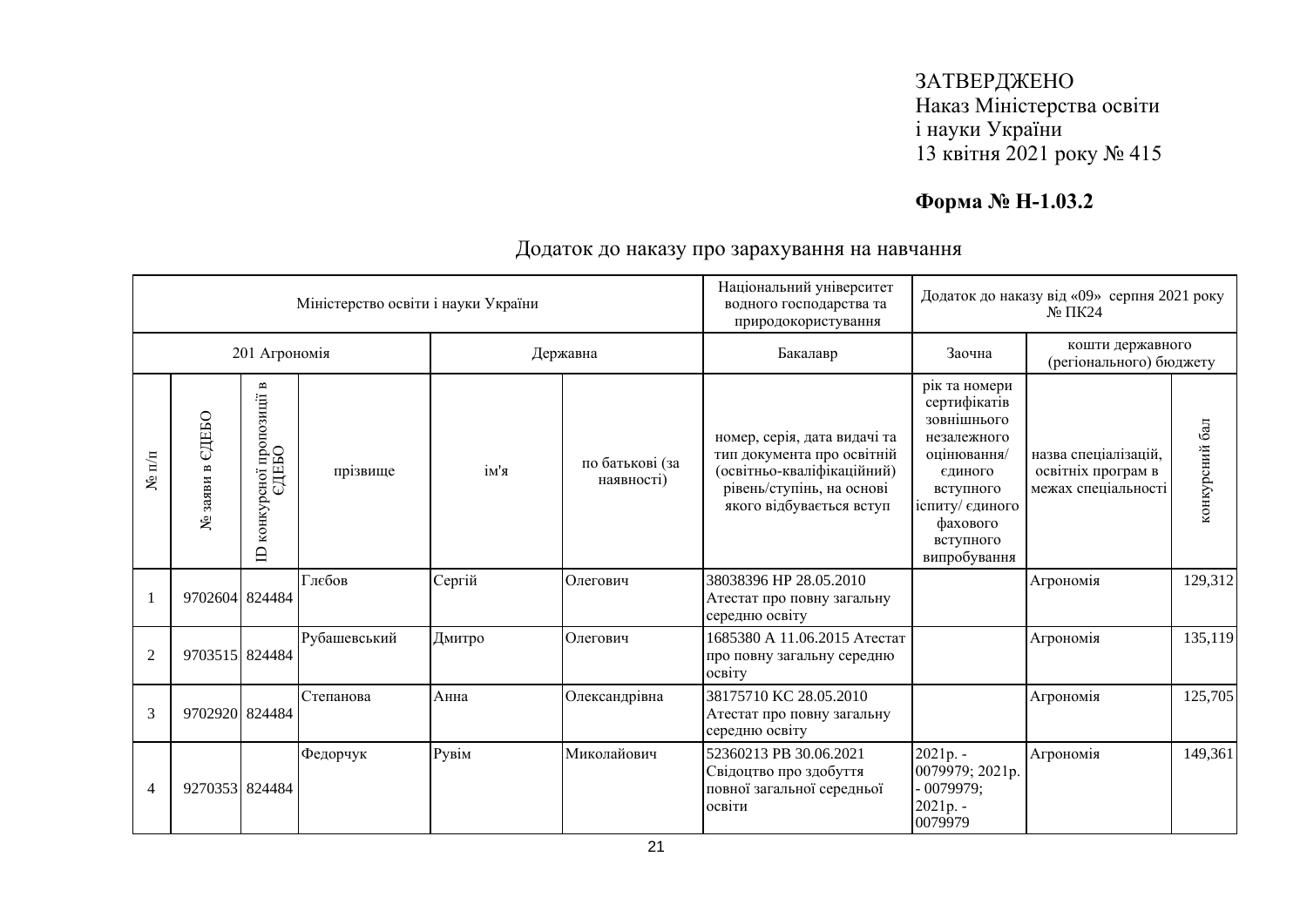# **Форма № Н-1.03.2**

|                      |                                     |                                                                                      | Міністерство освіти і науки України  |           | Національний університет<br>водного господарства та<br>природокористування |                                                                                                                                                   |                                                                                                                                                                | Додаток до наказу від «09» серпня 2021 року<br>$N2 \Pi K24$       |                  |  |
|----------------------|-------------------------------------|--------------------------------------------------------------------------------------|--------------------------------------|-----------|----------------------------------------------------------------------------|---------------------------------------------------------------------------------------------------------------------------------------------------|----------------------------------------------------------------------------------------------------------------------------------------------------------------|-------------------------------------------------------------------|------------------|--|
|                      |                                     |                                                                                      | 207 Водні біоресурси та аквакультура |           | Державна                                                                   | Бакалавр                                                                                                                                          | Заочна                                                                                                                                                         | кошти державного<br>(регіонального) бюджету                       |                  |  |
| $N$ <sup>o</sup> π/π | ЕДЕБО<br>$\mathbf{r}$<br>заяви<br>٤ | $\mathbf{m}$<br>ноі пропозиції в<br>∂ДЕБО<br>сної<br>$\cup$<br>конкур<br>$\triangle$ | прізвище                             | ім'я      | по батькові (за<br>наявності)                                              | номер, серія, дата видачі та<br>тип документа про освітній<br>(освітньо-кваліфікаційний)<br>рівень/ступінь, на основі<br>якого відбувається вступ | рік та номери<br>сертифікатів<br>зовнішнього<br>незалежного<br>оцінювання/<br>єдиного<br>вступного<br>іспиту/ єдиного<br>фахового<br>вступного<br>випробування | назва спеціалізацій,<br>освітніх програм в<br>межах спеціальності | 6a<br>конкурсний |  |
|                      | 9704234 871680                      |                                                                                      | Бідней                               | Михайло   | Іванович                                                                   | 16068620 PH 22.06.2001<br>Атестат про повну загальну<br>середню освіту                                                                            |                                                                                                                                                                | Водні біоресурси та<br>аквакультура                               | 136,976          |  |
| $\overline{2}$       | 9958936 871680                      |                                                                                      | Тимощук                              | Валентина | Василівна                                                                  | 11171228 XM 20.06.1999<br>Атестат про повну загальну<br>середню освіту                                                                            | $2021p. -$<br>0384157; 2021p.<br>$-0384157;$<br>$2021p. -$<br>0384157                                                                                          | Водні біоресурси та<br>аквакультура                               | 136,790          |  |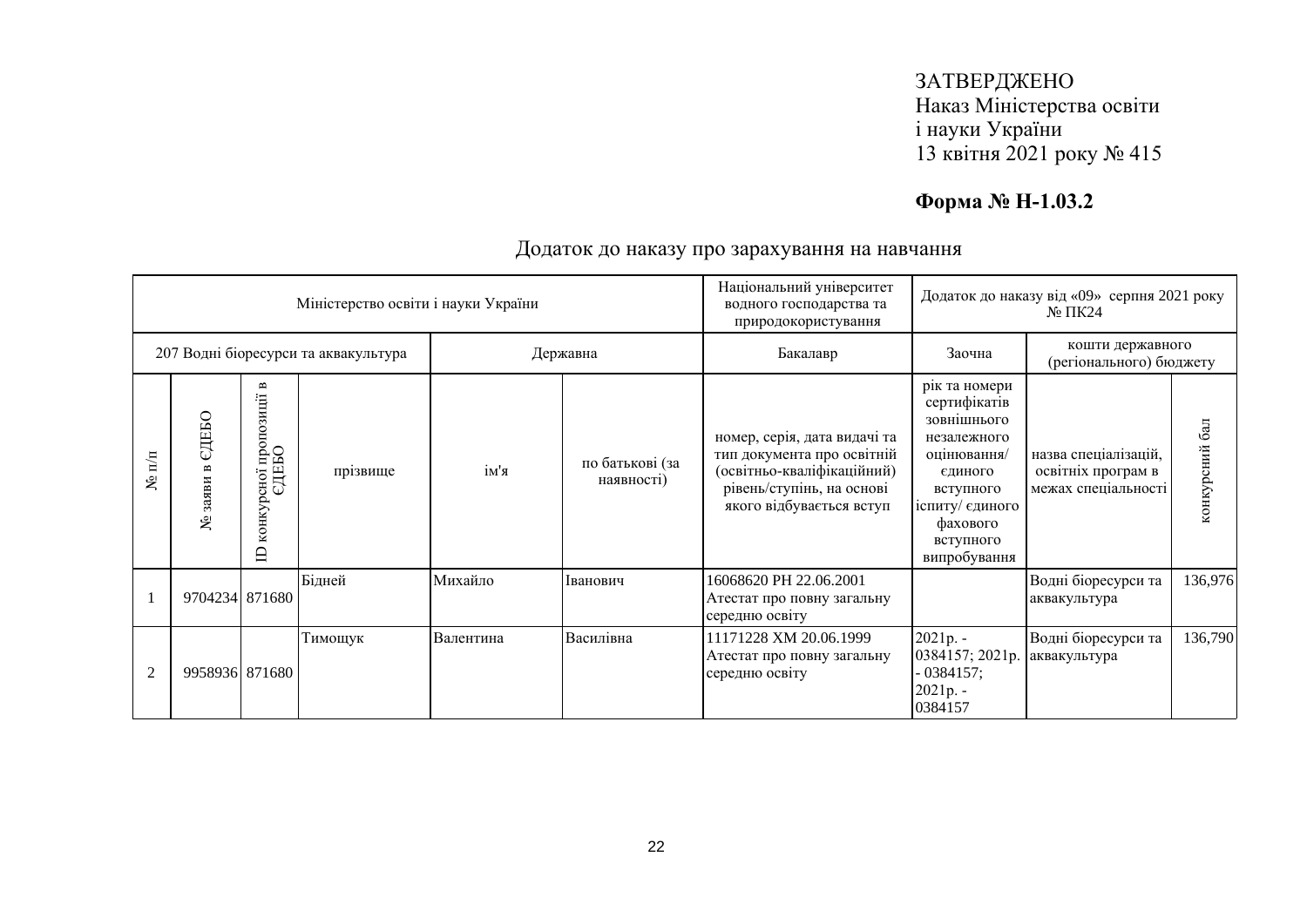# **Форма № Н-1.03.2**

|                  |                                  |                                                                  | Міністерство освіти і науки України |           |                               | Національний університет<br>водного господарства та                                                                                               |                                                                                                                                                                | Додаток до наказу від «09» серпня 2021 року<br>$N2 \Pi K24$       |                |
|------------------|----------------------------------|------------------------------------------------------------------|-------------------------------------|-----------|-------------------------------|---------------------------------------------------------------------------------------------------------------------------------------------------|----------------------------------------------------------------------------------------------------------------------------------------------------------------|-------------------------------------------------------------------|----------------|
|                  |                                  |                                                                  |                                     |           |                               | природокористування                                                                                                                               |                                                                                                                                                                |                                                                   |                |
|                  |                                  |                                                                  | 274 Автомобільний транспорт         |           | Державна                      | Бакалавр                                                                                                                                          | кошти державного<br>Заочна<br>(регіонального) бюджету                                                                                                          |                                                                   |                |
| $\mathbf{N}$ π/π | ЄДЕБО<br>$\mathbf{B}$<br>№ заяви | $\mathbf{m}$<br>пропозиції<br>едеьо<br>конкурсної<br>$\triangle$ | прізвище                            | ім'я      | по батькові (за<br>наявності) | номер, серія, дата видачі та<br>тип документа про освітній<br>(освітньо-кваліфікаційний)<br>рівень/ступінь, на основі<br>якого відбувається вступ | рік та номери<br>сертифікатів<br>зовнішнього<br>незалежного<br>оцінювання/<br>єдиного<br>вступного<br>іспиту/ єдиного<br>фахового<br>вступного<br>випробування | назва спеціалізацій,<br>освітніх програм в<br>межах спеціальності | конкурсний бал |
|                  | 9834282 924324                   |                                                                  | Глушейко                            | Денис     | Сергійович                    | 40081556 BC 30.05.2011<br>Атестат про повну загальну<br>середню освіту                                                                            |                                                                                                                                                                | Автомобільний<br>транспорт                                        | 145,754        |
| $\overline{2}$   | 9898338 924324                   |                                                                  | Клімащук                            | Дмитро    | Валерійович                   | 46190847 PB 31.05.2014<br>Атестат про повну загальну<br>середню освіту                                                                            |                                                                                                                                                                | Автомобільний<br>транспорт                                        | 143,632        |
| 3                | 9850927 924324                   |                                                                  | Кузьмич                             | Олександр | Олександрович                 | 15118665 XM 22.06.2001<br>Атестат про повну загальну<br>середню освіту                                                                            |                                                                                                                                                                | Автомобільний<br>транспорт                                        | 158,590        |
| $\overline{4}$   | 9755498 924324                   |                                                                  | Курач                               | Олександр | Олександрович                 | 003453 MBAC 07.05.1998<br>Атестат про повну загальну<br>середню освіту                                                                            |                                                                                                                                                                | Автомобільний<br>транспорт                                        | 156,203        |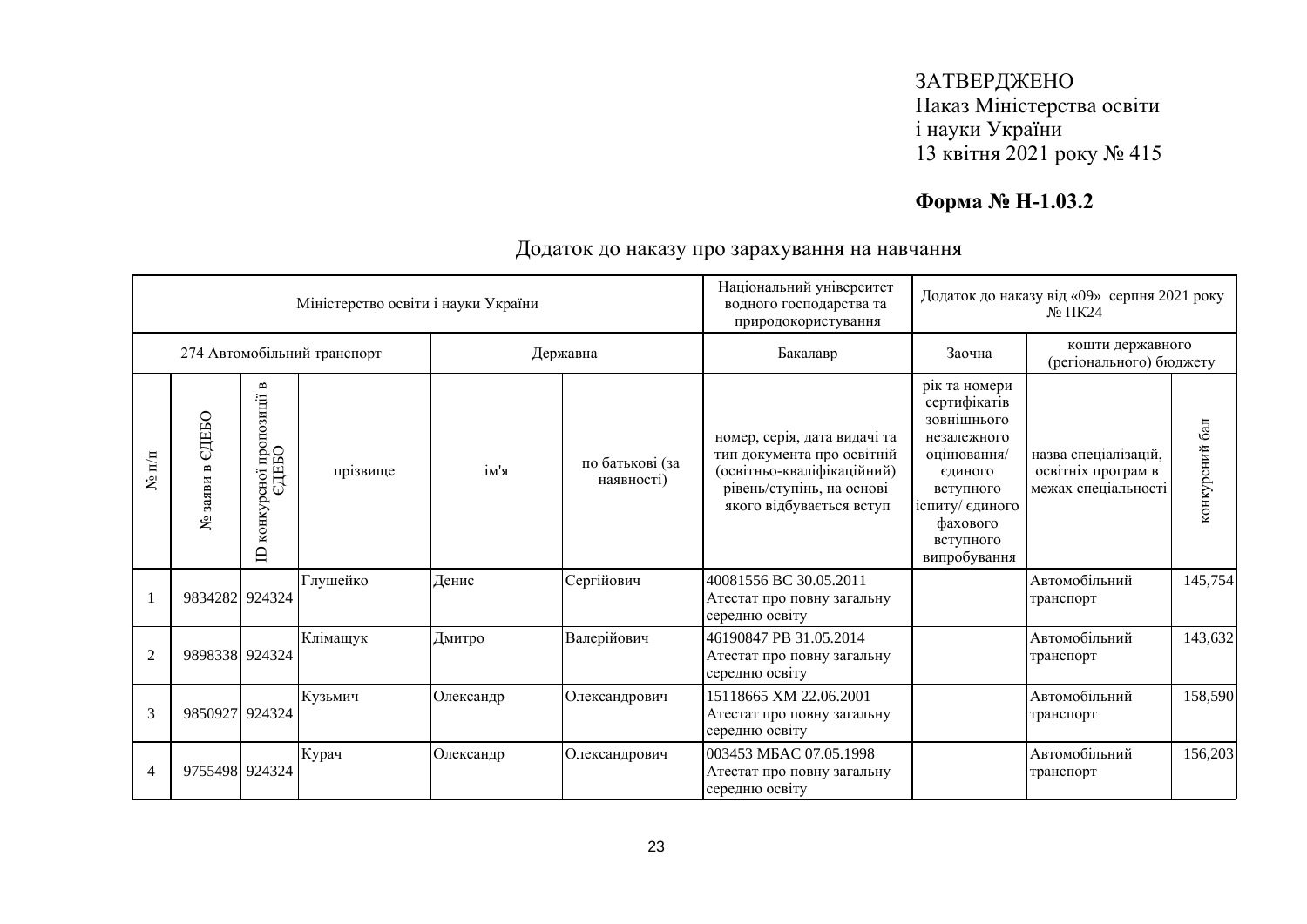|                 | Медведюк | Данило | Юрійович | 50982157 EP 27.06.2019     | <b>Автомоопльний</b> | 144,534 |
|-----------------|----------|--------|----------|----------------------------|----------------------|---------|
| 984397019243241 |          |        |          | Свідоцтво про здобуття     | транспорт            |         |
|                 |          |        |          | повної загальної середньої |                      |         |
|                 |          |        |          | ОСВ1ТИ                     |                      |         |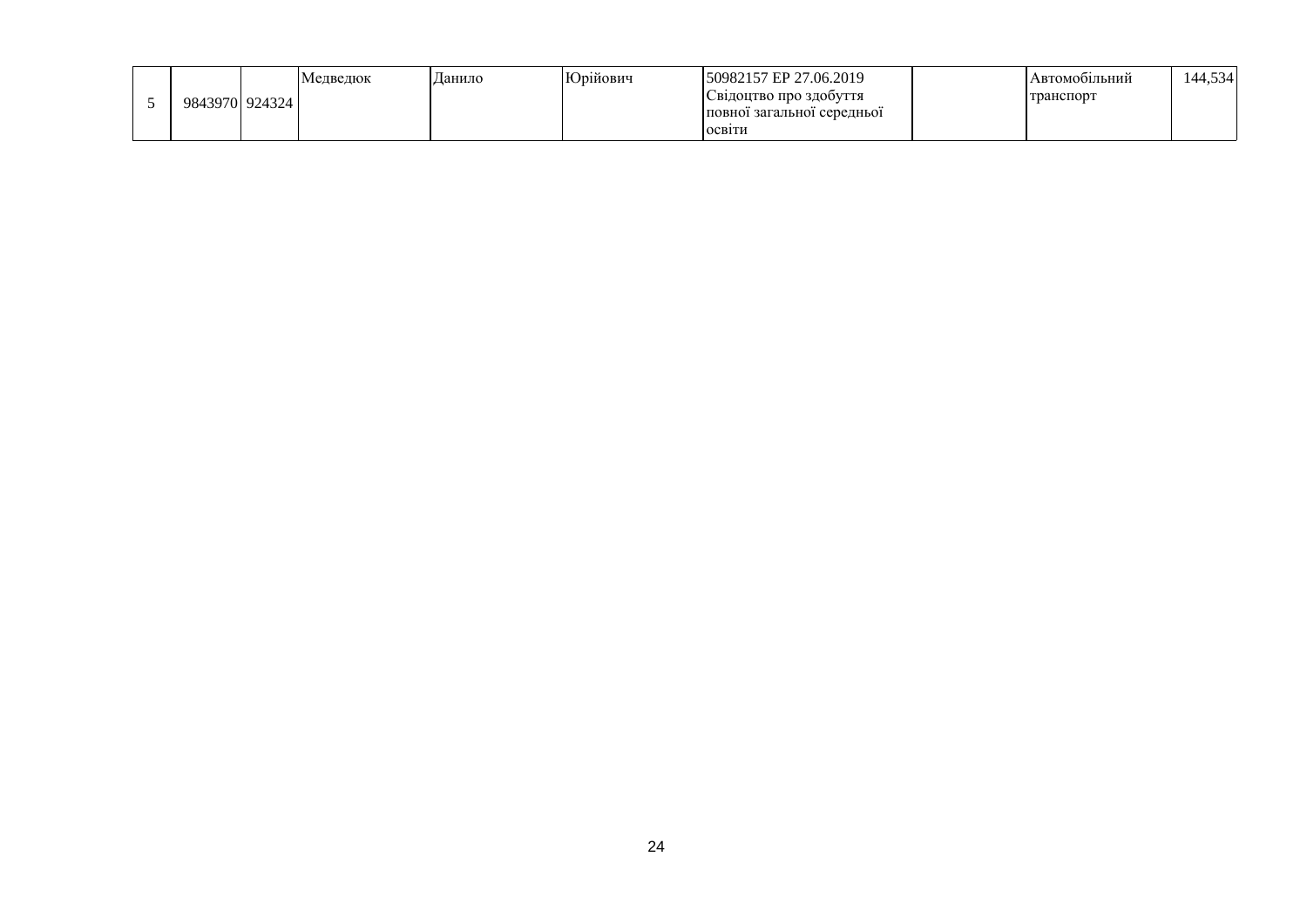# **Форма № Н-1.03.2**

| Міністерство освіти і науки України                               |                                 |                                                                       |          |          | Національний університет<br>водного господарства та<br>природокористування | Додаток до наказу від «09» серпня 2021 року<br>$N2 \Pi K24$                                                                                       |                                                                                                                                                                |                                                                   |                |
|-------------------------------------------------------------------|---------------------------------|-----------------------------------------------------------------------|----------|----------|----------------------------------------------------------------------------|---------------------------------------------------------------------------------------------------------------------------------------------------|----------------------------------------------------------------------------------------------------------------------------------------------------------------|-------------------------------------------------------------------|----------------|
| 275 Транспортні технології/275.03 на<br>автомобільному транспорті |                                 |                                                                       |          | Державна |                                                                            | Бакалавр                                                                                                                                          | кошти державного<br>Заочна<br>(регіонального) бюджету                                                                                                          |                                                                   |                |
| $\mathbf{N}$ π/π                                                  | СДЕБО<br>$\infty$<br>заяви<br>٤ | $\mathbf{m}$<br>осної пропозиції і<br>ЄДЕБО<br>конкур<br>$\mathbf{D}$ | прізвище | ім'я     | по батькові (за<br>наявності)                                              | номер, серія, дата видачі та<br>тип документа про освітній<br>(освітньо-кваліфікаційний)<br>рівень/ступінь, на основі<br>якого відбувається вступ | рік та номери<br>сертифікатів<br>зовнішнього<br>незалежного<br>оцінювання/<br>єдиного<br>вступного<br>іспиту/ єдиного<br>фахового<br>вступного<br>випробування | назва спеціалізацій,<br>освітніх програм в<br>межах спеціальності | конкурсний бал |
|                                                                   | 9921273 811640                  |                                                                       | Войчук   | Юрій     | Романович                                                                  | 50716111 BC 29.06.2019<br>Свідоцтво про здобуття<br>повної загальної середньої<br>освіти                                                          | $2019p. -$<br>0045178; 2019p.<br>$-0045178;$<br>2019p. -<br>0045178                                                                                            | Транспортні<br>технології (на<br>автомобільному<br>транспорті)    | 168,773        |
| $\overline{2}$                                                    | 10187930 811640                 |                                                                       | Магрело  | Назар    | Олександрович                                                              | 52356839 PB 30.06.2021<br>Свідоцтво про здобуття<br>повної загальної середньої<br>освіти                                                          | 2021p. -<br>0095784; 2021p.<br>$-0095784;$<br>$2021p. -$<br>0095784                                                                                            | Транспортні<br>технології (на<br>автомобільному<br>транспорті)    | 130,266        |